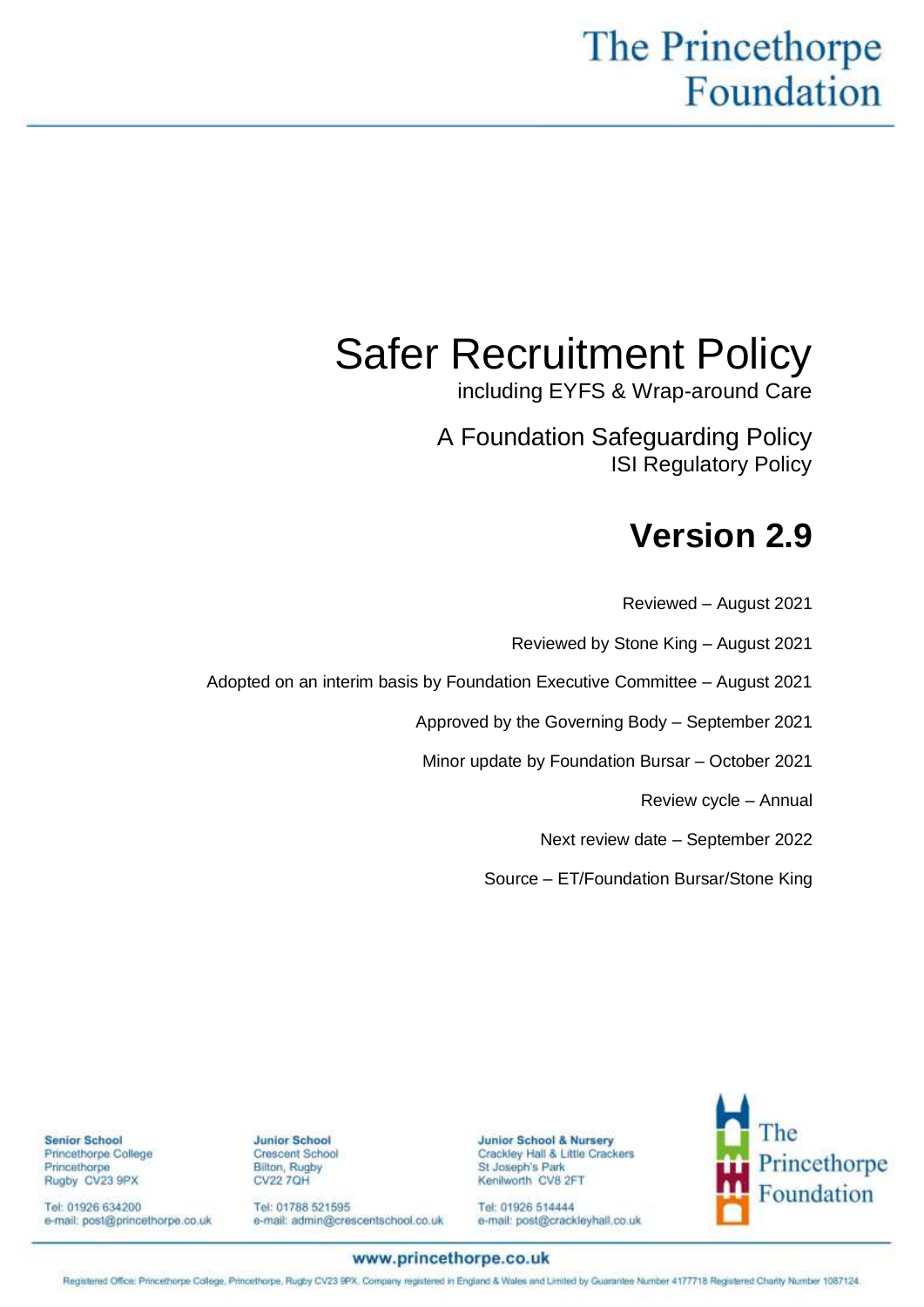# **Safer Recruitment Policy**

# **Contents**

| 1.               |                                                                                     |  |
|------------------|-------------------------------------------------------------------------------------|--|
| 2.               |                                                                                     |  |
| 3.               |                                                                                     |  |
| $\overline{4}$ . |                                                                                     |  |
| 5.               |                                                                                     |  |
| 6.               |                                                                                     |  |
| 7 <sub>1</sub>   |                                                                                     |  |
| 8.               |                                                                                     |  |
| 9.               |                                                                                     |  |
| 10.              |                                                                                     |  |
| 11.              |                                                                                     |  |
| 12.              |                                                                                     |  |
| 13.              |                                                                                     |  |
| 14.              |                                                                                     |  |
| 15.              |                                                                                     |  |
| 16.              |                                                                                     |  |
| 17.<br>school 11 | Section 128 direction: prohibition from leadership and management of an independent |  |
| 18.              |                                                                                     |  |
| 19.              |                                                                                     |  |
| 20.              |                                                                                     |  |
| 21.              |                                                                                     |  |
| 22.              |                                                                                     |  |
| 23.              |                                                                                     |  |
| 24.              |                                                                                     |  |
| 25.              |                                                                                     |  |
| 26.              |                                                                                     |  |
| 27.              |                                                                                     |  |
| 29.              |                                                                                     |  |
| 30.              |                                                                                     |  |
| 31.              |                                                                                     |  |
| 32.              |                                                                                     |  |
| 33.              |                                                                                     |  |
| 34.              |                                                                                     |  |
| 35.              |                                                                                     |  |
| 36.              |                                                                                     |  |
| 37.              |                                                                                     |  |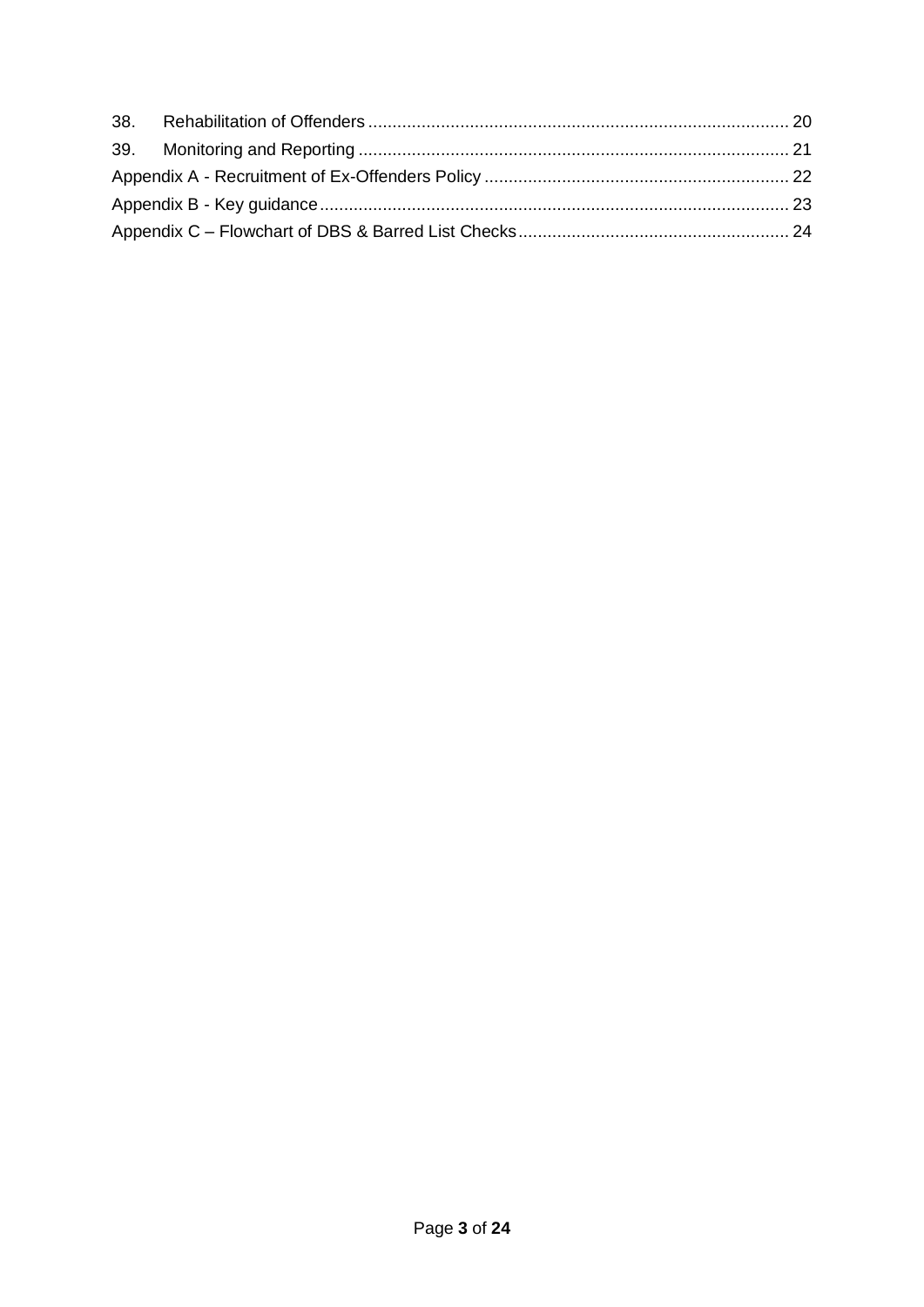# **Safer Recruitment Policy**

#### <span id="page-3-0"></span>**1. Context**

The Princethorpe Foundation is committed to safeguarding and promoting the welfare of children and young people and expects all staff and volunteers to share this commitment. This Safer Recruitment Policy applies to all age ranges including Early Years, the Junior Schools and Senior School.

It is essential that we create a culture that safeguards and promotes the welfare of our pupils, and creates a safe environment in which our pupils can blossom and thrive. To assist in achieving this, the Foundation has adopted this Safer Recruitment Policy which applies to everyone who works in our schools, including unpaid volunteers. This policy should be read in conjunction with the Foundation's Safeguarding Policy and other relevant policies (including the Staff Code of Conduct/ and Whistleblowing Policy).

Any staff who TUPE transfer into the Foundation's staff, will be required to undertake the statutory requirements with regard to safer recruitment checks.

#### <span id="page-3-1"></span>**2. Aims**

The Foundation aims to:

- a) attract the best possible applicants to vacancies, based on merit, ability and suitability for the position;
- b) deter, identify and reject applicants who are unsuitable to work with children and young people for, or securing, employment or volunteering for opportunities within the Foundation;
- c) operate such procedures consistently, fairly and thoroughly to ensure that no applicant is discriminated against;
- d) ensure compliance with all relevant guidance from the Department for Education (DfE) including 'Keeping Children Safe in Education' (KCSIE) and any relevant code of practice published by the Disclosure and Barring Service (DBS)
- e) ensure that the necessary pre-employment checks are conducted in line with the commitment to safeguarding and promoting the welfare of children;
- f) act reasonably when making recruitment decisions of staff and volunteers, based on the evidence available, including DBS checks, barred list checks and prohibition from teaching and management of independent school checks, references and interview information; and
- g) ensure an on-going safe and secure environment for children by ensuring all staff are suitably trained in recognising and responding to signs of abuse.

#### <span id="page-3-2"></span>**3. Elements of Safer Practice**

Safer practice in recruitment means thinking about and including issues to do with child protection and safeguarding and promoting the welfare of children at every stage of the process. It starts by planning the recruitment exercise and requires a consistent and thorough process of obtaining, collating, analysing and evaluating information from and about applicants. Safer practice continues beyond recruitment and requires everyone to be vigilant, to maintain an environment which deters and prevents abuse and challenges inappropriate behaviour.

Employees and trustees involved in the recruitment and selection of staff and volunteers are responsible for reading and complying with this policy.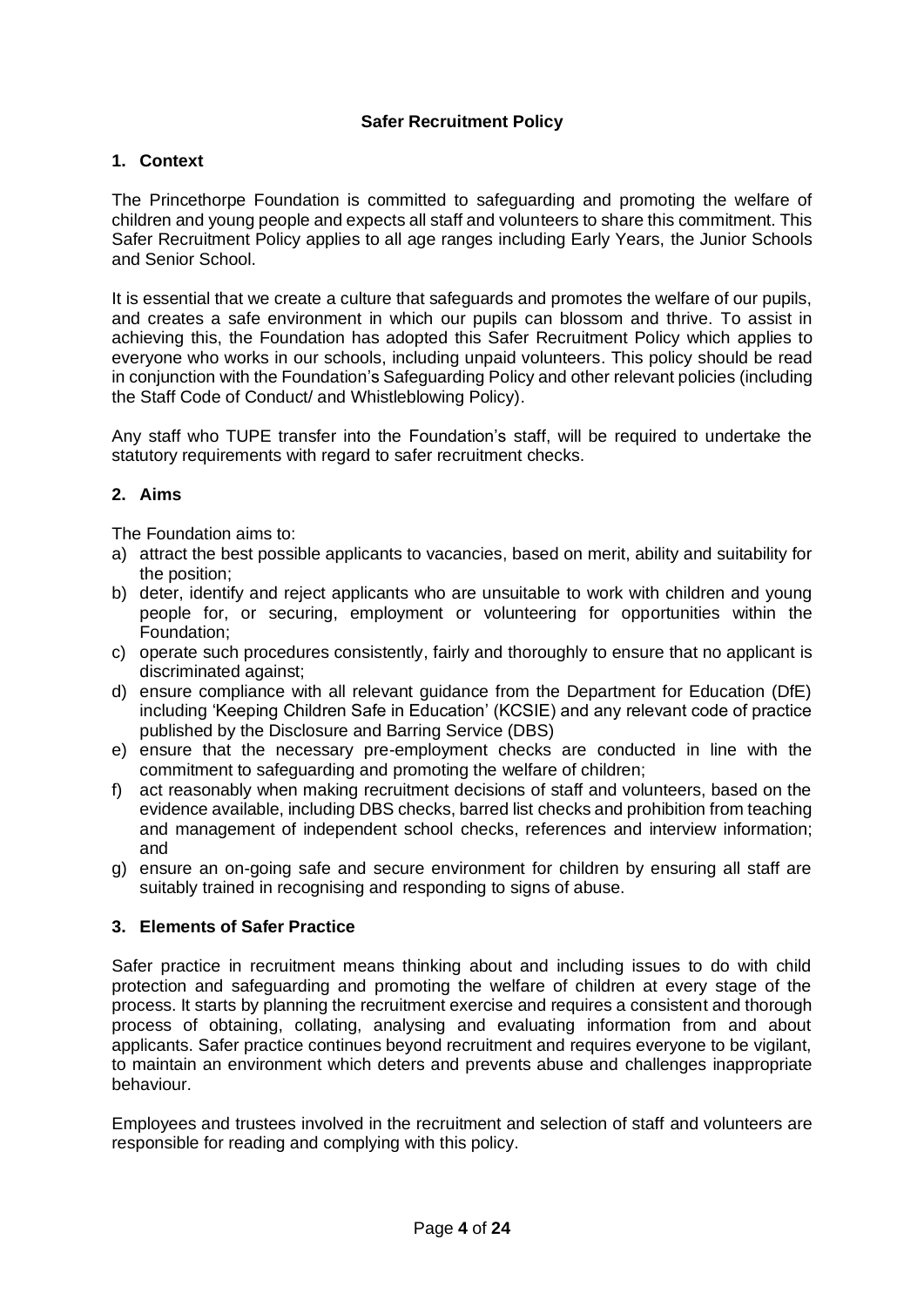# <span id="page-4-0"></span>**4. Main elements of the recruitment process:**

The main elements of the recruitment process include but are not limited to the following:

- a) ensuring that advertisements, job descriptions and person specifications refer to the responsibility for safeguarding and promoting the welfare of children; the safeguarding requirements and responsibilities of the role; our commitment to safeguarding and promoting the welfare of children; and whether the post is exempt from the Rehabilitation of Offenders Act 1974 and relevant Exemptions Order (see further below). Advertisements should also refer to the need for the successful applicant to undertake the relevant safer recruitment pre-employment checks, as well as the usual details of the post, salary, qualifications required, etc.;
- b) including a specific reference to suitability to work with children in the person specification;
- c) where the role involves engaging in regulated activity, a clear statement to applicants that it is an offence to apply for the role if the applicant is barred from engaging in regulated activity relevant to children;
- d) requesting applicants who are shortlisted to complete a self-declaration of any information that would make them unsuitable to work with children;
- e) obtaining and scrutinising comprehensive information from applicants to determine their suitability and taking up and resolving any discrepancies or anomalies;
- f) obtaining independent professional references that answer specific questions to help assess an applicant's suitability to work with children and following up any concerns, having regard to KCSIE guidance on references;
- g) a face to face interview that explores the candidate's suitability to work with children as well as her/his suitability for the post; and
- h) conducting all pre-employment checks, as required and detailed below.

It is crucial that everyone working at the Foundation is aware of child protection and safeguarding issues and the need to adopt appropriate practice and ways of working. It is important for all members of the school community to feel able to raise concerns about poor or unsafe practice by colleagues and that those concerns are listened to and taken seriously.

# <span id="page-4-1"></span>**5. Application Form**

All applicants need to complete the application form in full to provide:

- a) full identifying details of the applicant including current and former names, date of birth, current address, and National Insurance number;
- b) details of their present (or last) employment and reason for leaving;
- c) a statement of any academic and/or vocational qualifications the applicant has obtained that are relevant to the position for which she/he is applying with details of the awarding body and date of award; applicants will be asked to bring proof of qualifications to interview;
- d) a full employment history in chronological order since leaving secondary education, including periods of any post-secondary education/training, part-time and voluntary work as well as full time employment, with start and end dates, explanations for periods not in employment or education/training and reasons for leaving employment;
- e) a declaration of any family or close relationship to existing employees or employers (including trustees of the Foundation);
- f) details of referees (see details below);
- g) a statement of the personal qualities and experience that the applicant believes are relevant to her/his suitability for the post advertised and how she/he meets the person specification.

The application form should include an explanation as to whether the post is exempt from the Rehabilitation of Offenders Act 1974 and the amendments to the Exceptions Order 1975, 2013 and 2020\* and therefore whether certain spent convictions and cautions are 'protected' and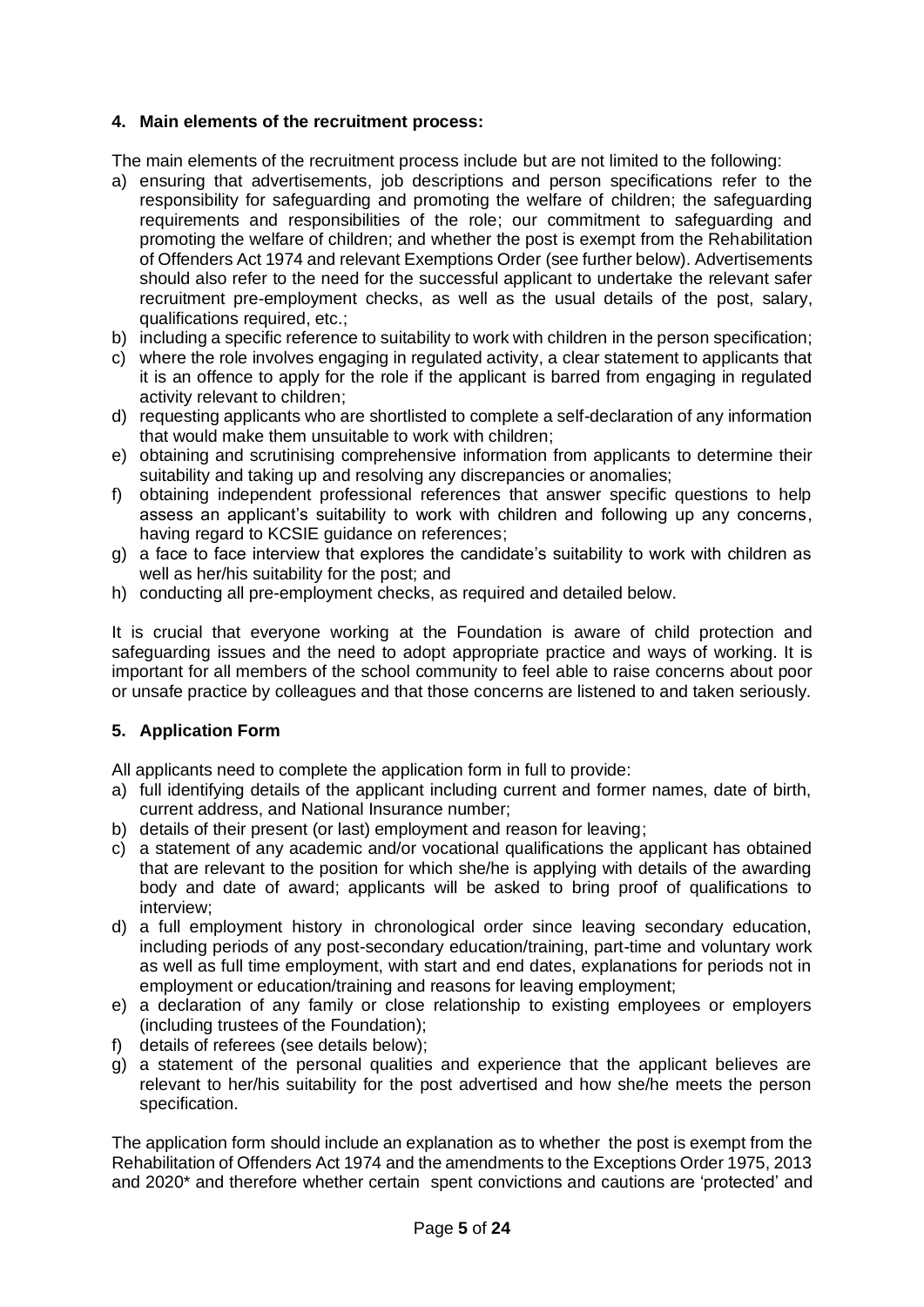need not be declared. Where relevant therefore, the application form should require a signed statement that the person is not on the Children's Barred List (formally List 99), disqualified from working with children, or subject to sanctions imposed by the Secretary of State or other regulatory body, and either has no convictions, cautions, or bind-overs, or has attached details of their record in a sealed envelope marked confidential.

*\*The amendments to the Exceptions Order 1975 (2013) provide that certain spent convictions and cautions are 'protected' and are not subject to disclosure to employers, and cannot be taken into account. All guidance and criteria on the filtering of these cautions and convictions can be found in the DBS filtering collection - [https://www.gov.uk/government/publications/dbs](https://www.gov.uk/government/publications/dbs-filtering-guidance/dbs-filtering-guide)[filtering-guidance/dbs-filtering-guide](https://www.gov.uk/government/publications/dbs-filtering-guidance/dbs-filtering-guide)*

The application form should record that:

- a) where appropriate, the successful applicant will be required to provide an enhanced DBS certificate;
- b) where appropriate, prohibition from teaching and prohibition from management checks will be conducted by the Foundation;
- c) the Foundation will seek references on short-listed candidates and may approach previous employers for information to verify particular experience or qualifications, before interview;
- d) if the applicant is currently working with children, on either a paid or voluntary basis, her/his current employer will be asked about disciplinary offences relating to children, including any in which the penalty is "time expired" (that is, where a warning could no longer be taken into account in any new disciplinary hearing for example) and whether the applicant has been the subject of any child protection concerns and if so, the outcome of any enquiry or disciplinary procedure. If the applicant is not currently working with children but has done so in the past, that previous employer will be asked about those issues; and
- e) providing false information is an offence and could result in the application being rejected or summary dismissal if the applicant has been selected and may also lead to a referral to the police.

Applicants for teaching posts should also be asked:

- to provide their DfE reference number; and
- whether she/he has Qualified Teacher Status (QTS).

#### <span id="page-5-0"></span>**6. Information Pack to Candidates**

The pack will include a copy of:

- a) the application form;
- b) the job description and person specification;
- c) information about the school, its ethos and the relevant department;
- d) a child protection statement; and
- e) copies of the following policies: Equal Opportunities; Recruitment of ex-offenders (at Appendix A to this policy); and Safeguarding policy.

#### <span id="page-5-1"></span>**7. Job Description**

This will clearly state:

- the main duties and responsibilities of the post; and
- the individual's responsibility for promoting and safeguarding the welfare of children she/he is responsible for, or comes into contact with.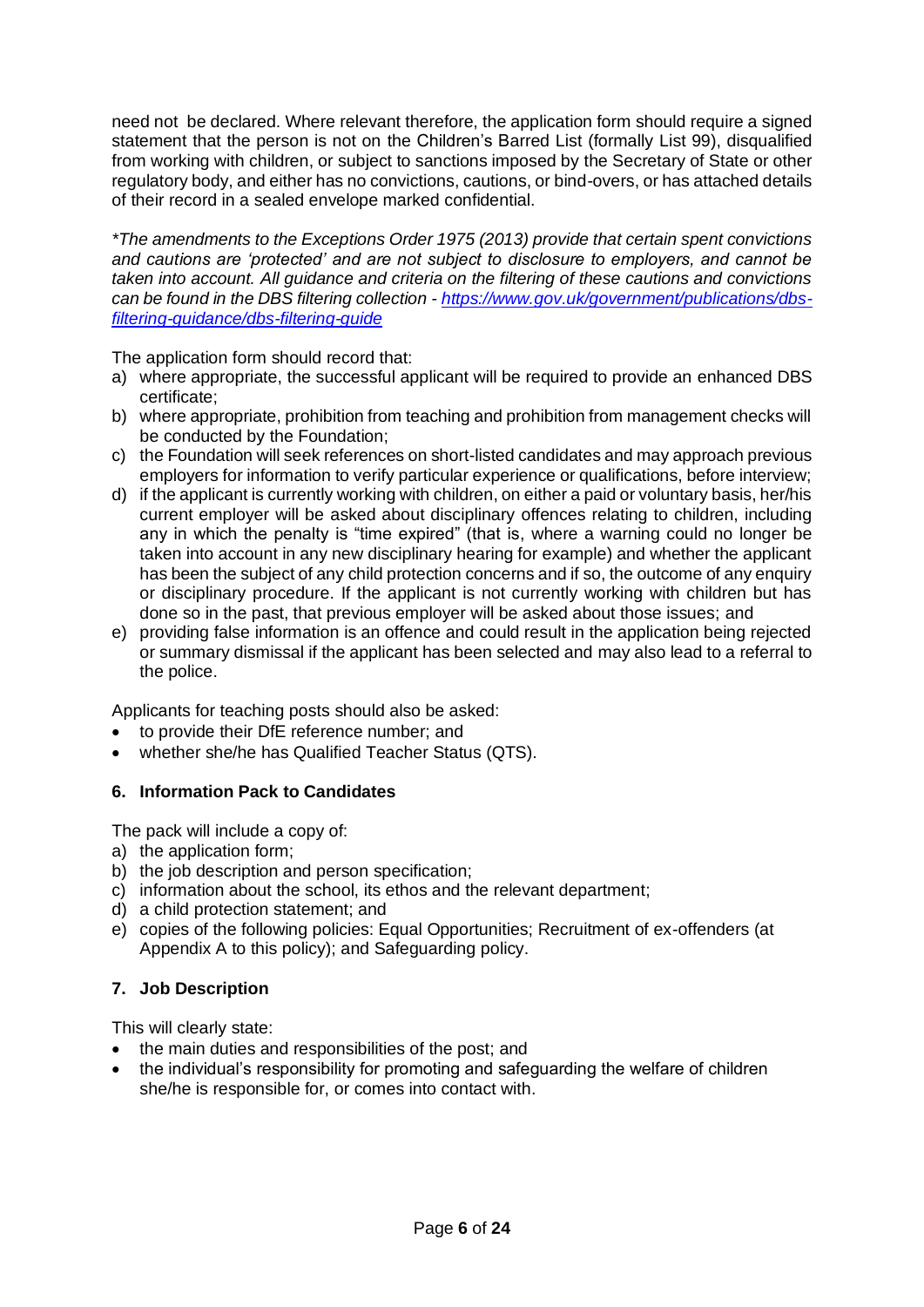# <span id="page-6-0"></span>**8. Person Specification**

This will:

- include the qualifications and experience and any other requirements needed to perform the role in relation to working with children;
- include the competencies and qualities that the successful candidate should be able to demonstrate; and
- where appropriate, explain how these requirements will be tested and assessed during the selection process. Candidates will be advised of this in the invitation to interview.

# <span id="page-6-1"></span>**9. Scrutinising and Short-listing**

All applications will be considered by at least two appropriate senior members of staff to ensure that:

- a) they are fully and properly completed;
- b) the information provided is consistent;
- c) the information provided does not contain any discrepancies or inconsistencies;
- d) any gaps in employment are identified; and
- e) any potential concerns are identified and explored.

Incomplete applications will not be accepted and will be returned for completion.

As well as reasons for gaps in employment, the reasons for a history of repeated changes of employment without any clear career or salary progression, or a mid-career move from a permanent post to supply teaching or temporary work, will also be noted and will need to be explored and verified during the later stages of the process.

All candidates will be assessed equally against the criteria contained in the person specification and a short-list will be drawn up.

Applications that are considered fraudulent or to contain false information will be reported to the Secretary of State via the DfE and may also be reported to the police.

Shortlisted candidates will be asked to complete a self-declaration of their criminal record or information that would make them unsuitable to work with children, and will be asked to sign a declaration confirming that the information they have provided is true. The purpose of a selfdeclaration is so that candidates will have the opportunity to share relevant information and allow this to be discussed and considered at interview before the DBS certificate is received.

#### <span id="page-6-2"></span>**10. References**

The purpose of seeking references is to obtain objective and factual information to support appointment decisions. At least 2 references will be sought directly from referees for all shortlisted candidates, including internal candidates.

Wherever possible, these will be obtained before the interview so that any issues of concern can be explored further with the referee and taken up with the candidate at interview.

One referee should be the applicant's current or most recent employer. If the applicant has previously worked or volunteered with children, one reference must be from the most recent employer or organisation.

References should always be requested directly from the referee and from a senior person with appropriate authority, not just a colleague.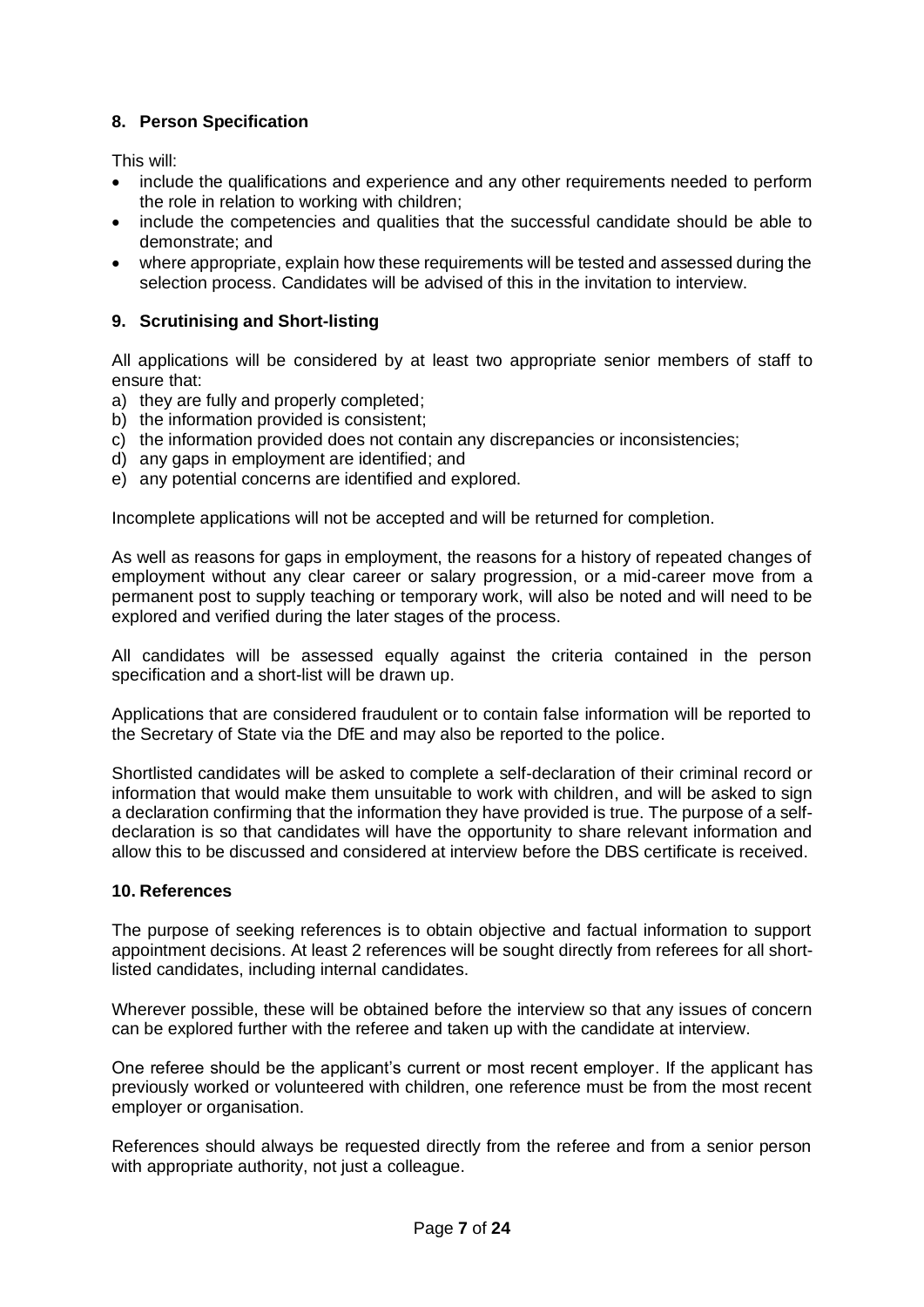For appointments with a key responsibility for the Catholic ethos of the school, a reference from the candidates' Parish Priest will be required.

It is up to the person conducting the recruitment process to decide whether to accede to a candidate's request to approach her/his current employer only if she/he is the preferred candidate after the interview, but it is not recommended as good practice.

A copy of the job description and person specification for the post for which the person is applying should be included with all requests for a reference and should enquire about:

- a) the referee's relationship with the candidate, e.g. did they have a working relationship and if so what and how long has the referee known the candidate and in what capacity;
- b) whether the referee is satisfied that the person has the ability and is suitable to undertake the job in question and for specific comments about the applicant's suitability for the post and how she/he has demonstrated that she/he meets the person specification; and
- c) whether the referee is satisfied that the candidate is suitable to work with children and, if not, for specific details of the referee's concerns and the reasons why the referee believes the person might be unsuitable.

The referee should be asked to provide a reference that is relevant, accurate and factual, without any material misstatement or omission. Reference requests should state that references may be discussed with the applicant and that the referee may be contacted to clarify any aspect of the reference.

In addition to the above, requests addressed to a candidate's current employer, or a previous employer in work with children, should also seek:

- a) confirmation of details of the applicant's current post and salary;
- b) specific verifiable comments about the applicant's performance history and conduct;
- c) details of any disciplinary procedures the applicant has been subject to in which the disciplinary sanction is current;
- d) details of any disciplinary procedures the applicant has been subject to involving issues related to the safety and welfare of children or young people, including any in which the disciplinary sanction has expired and the outcome of those; and
- e) details of any allegations or concerns that have been raised about the applicant that relate to the safety and welfare of children or behaviour towards children and the outcome of those concerns e.g. whether the allegations or concerns were investigated, the conclusion reached and how the matter was resolved. Referees should provide facts (not opinions) of any substantiated safeguarding allegations but should not include information about allegations which are unsubstantiated, unfounded, false or malicious.

If the applicant has worked with children previously, the most recent employer (or organisation if the role was in a voluntary capacity) should be contacted to establish the reasons for leaving. If the applicant has previously worked in an education setting, the Foundation will also check with the school or college at which the applicant was most recently employed to confirm the details of their role and reasons for leaving. This will be done as part of or in addition to the references being sought. The Foundation will not accept open references or references from friends or relatives.

Upon receipt, references should be checked to ensure that all specific questions have been answered satisfactorily. Verbal contact is to be made with the referee who is the current or most recent employer to confirm that their reference is authentic and to clarify any points in the reference that are vague or unspecific. Where there are vague or unspecific points in other references then these should also be verbally checked. In the case of volunteers then a verbal check should be made with at least one referee.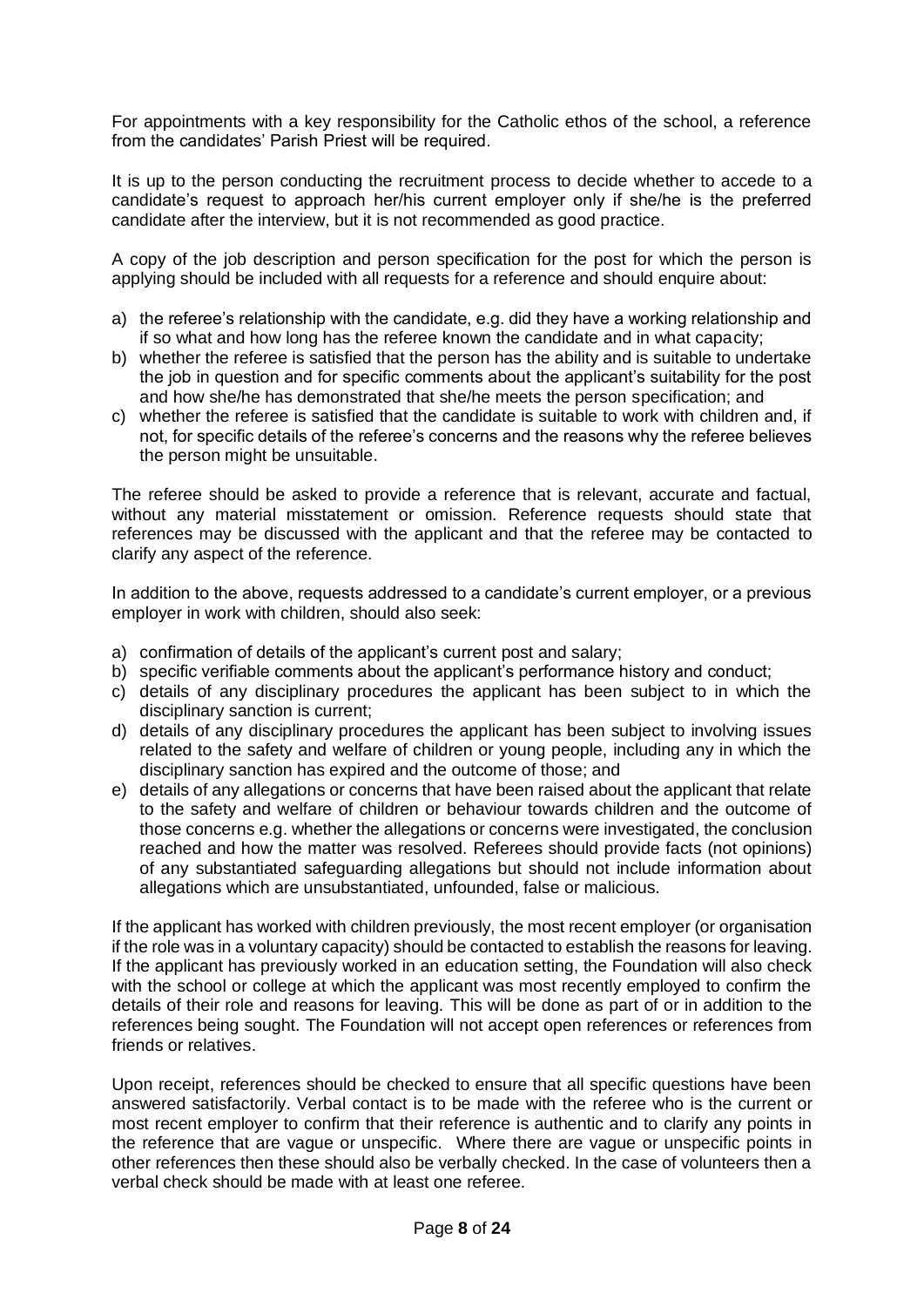In relation to support staff roles, references will be sought prior to interview, where possible.

All information should be compared with the application form to ensure that the information provided about the candidate and her/his previous employment by the referee is consistent with the information provided by the applicant on the form. Any discrepancy in the information should be taken up with the applicant at the interview.

Any information about past disciplinary action or allegations should be considered in the circumstances of the individual case.

Where there is a good reason and an appointment needs to be made with speed then references may be taken by telephone. In such cases, which will be rare and only for the benefit of the pupils, rather than for the Foundation, any appointment must be conditional and telephone references must be followed up in writing as soon as practicable thereafter. Appropriate documentary evidence should be retained, usually on the member of staff's personnel file, in accordance with the Foundation's Retention of Records policy. If a reference is taken over the telephone, detailed notes should be taken, dated and signed.

#### <span id="page-8-0"></span>**11. Other Checks before Interview**

If a short-listed applicant claims to have a specific qualification or previous experience that is particularly relevant to the post for which she/he is applying that will not be verified by a reference, it is good practice to verify the facts before interview so that any discrepancy can be explored at interview. The qualification or experience can usually be verified quickly by telephoning the relevant previous employer and asking for written confirmation of the qualification and/or experience.

#### <span id="page-8-1"></span>**12. Involving Pupils**

Observing short-listed candidates' interaction with pupils is part of the interviewing process for teaching posts and procedures will vary according to the vacancy. Wherever possible, shortlisted candidates for a teaching post will be observed teaching a lesson and will be shown round the school by two Sixth Form pupils at Princethorpe College. At Crackley Hall [and Crescent School?], pupils conducting a tour will be accompanied by a member of staff or a trustee.

#### <span id="page-8-2"></span>**13. Invitation to Interview**

The invitation will inform candidates about how the interview will be conducted and the areas it will explore, including suitability to work with children. Candidates will also be reminded that the successful candidate will need to satisfy a series of pre-employment checks, as listed in paragraph 16 below.

Consequently, all candidates should be instructed to bring with them documentary evidence of their identity that will satisfy DBS requirements, for example: either a current driving licence or passport including a photograph, or a full birth certificate, plus a document such as a utility bill or financial statement which has been issued within the last three months that shows the candidate's current name and address and where appropriate, any change of name documentation.

Please note that originals of the above are necessary. Photocopies or certified copies will not be accepted.

Candidates will also be asked to bring documents confirming any educational and professional qualifications that are necessary or relevant for the post. If the successful candidate cannot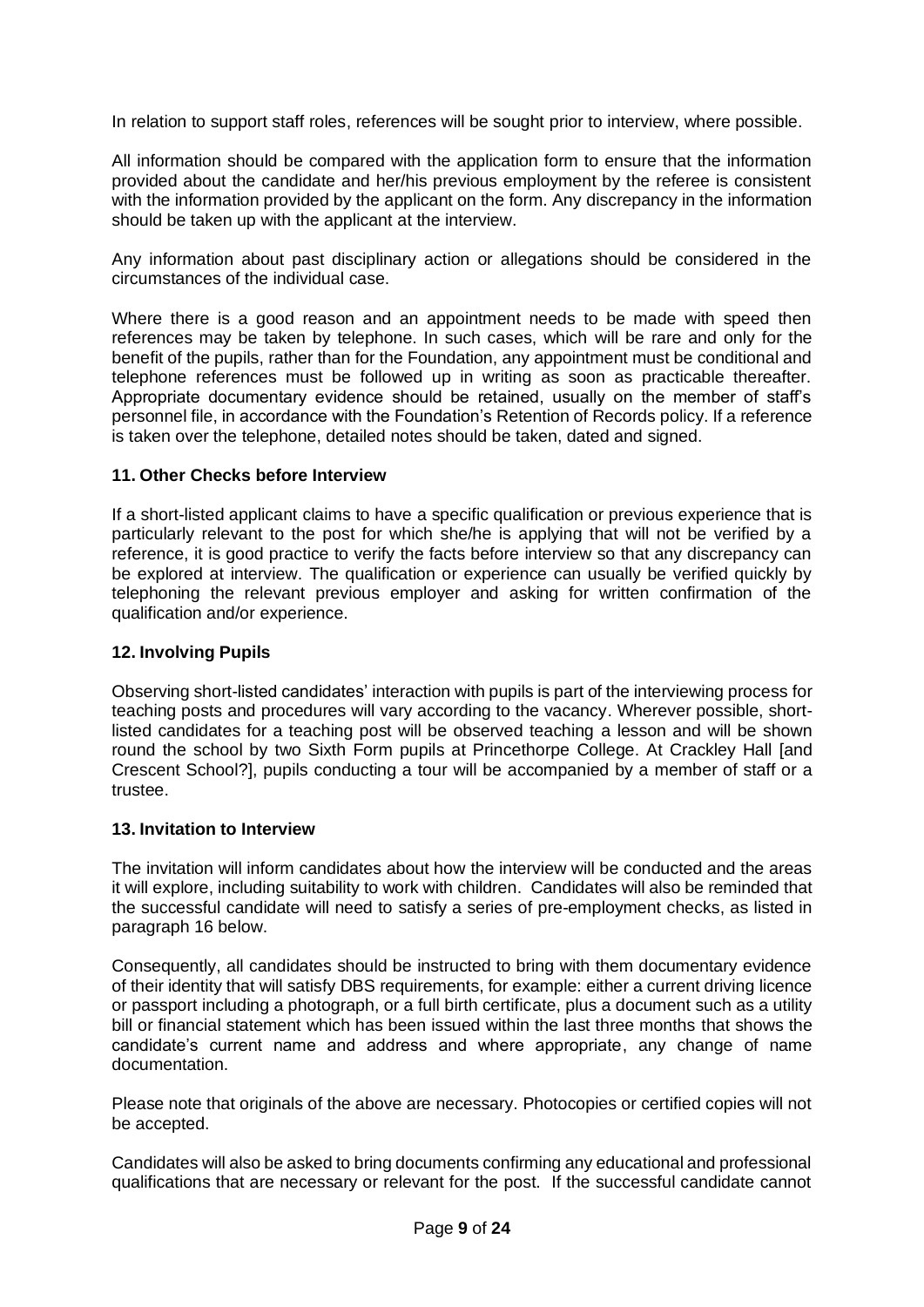produce original documents or certified copies, written confirmation of her/his relevant qualifications must be obtained from the awarding body. A copy of the documents used to verify the successful candidate's identity and qualifications will be kept for the personnel file.

Candidates with a disability who are invited to interview should be requested to inform the school of any reasonable adjustments to assist them in attending the interview.

# <span id="page-9-0"></span>**14. Interview Panel**

A panel of at least two but normally three people will conduct the interview. This allows at least one member to observe and assess the candidate and make notes, while the candidate is talking to the other panel members. At least one member of the panel must have received accredited training in Safer Recruitment.

#### <span id="page-9-1"></span>**15. Interviews**

The interview process will assess the merits of each candidate against the job description and person specification. All interviewers should receive copies of the full application form, letter of application and any available written references for each candidate prior to interview.

A list of questions and matters to explore at interview should be created for each candidate prior to interview. This list will not be exhaustive. Assessment sheets may be used and questions relating to safeguarding and child protection will be asked.

In addition, the interview panel should also explore:

- a) the candidate's attitude towards, and motivation for working with, children;
- b) her/his ability to support the school's ethos which naturally encompasses safeguarding and promoting the welfare of children;
- c) gaps in the candidate's employment history or where the candidate has changed employment or location frequently;
- d) concerns or discrepancies arising from the information provided by the candidate and/or a referee; and
- e) if the candidate wishes to declare anything in light of the requirement for a DBS check.

If references are not obtained before the interview, the candidate should be asked at the interview if there is anything she/he wishes to declare/discuss in light of the questions that have been (or will be) put to her/his referees.

A meeting will be held post interview to discuss the candidate's suitability for the role.

All interview records will be held securely and for six months' post interview, all information for unsuccessful candidates will be confidentially disposed of.

#### <span id="page-9-2"></span>**16. Conditional Offer of Appointment: Pre-Appointment Checks**

An offer of appointment to the successful candidate will be conditional upon the satisfactory completion of pre-employment checks, including:

- a) the receipt of at least two satisfactory references;
- b) verification of the candidate's identity (preferably birth certificate, where available, and photographic ID such as a passport or photo driving licence and proof of address);
- c) a certificate for an enhanced DBS check (including with barred list information where a person will be engaging in a regulated activity with children - defined below);
- d) a separate barred list check if the candidate is to start work in a regulated activity before the full DBS check is available;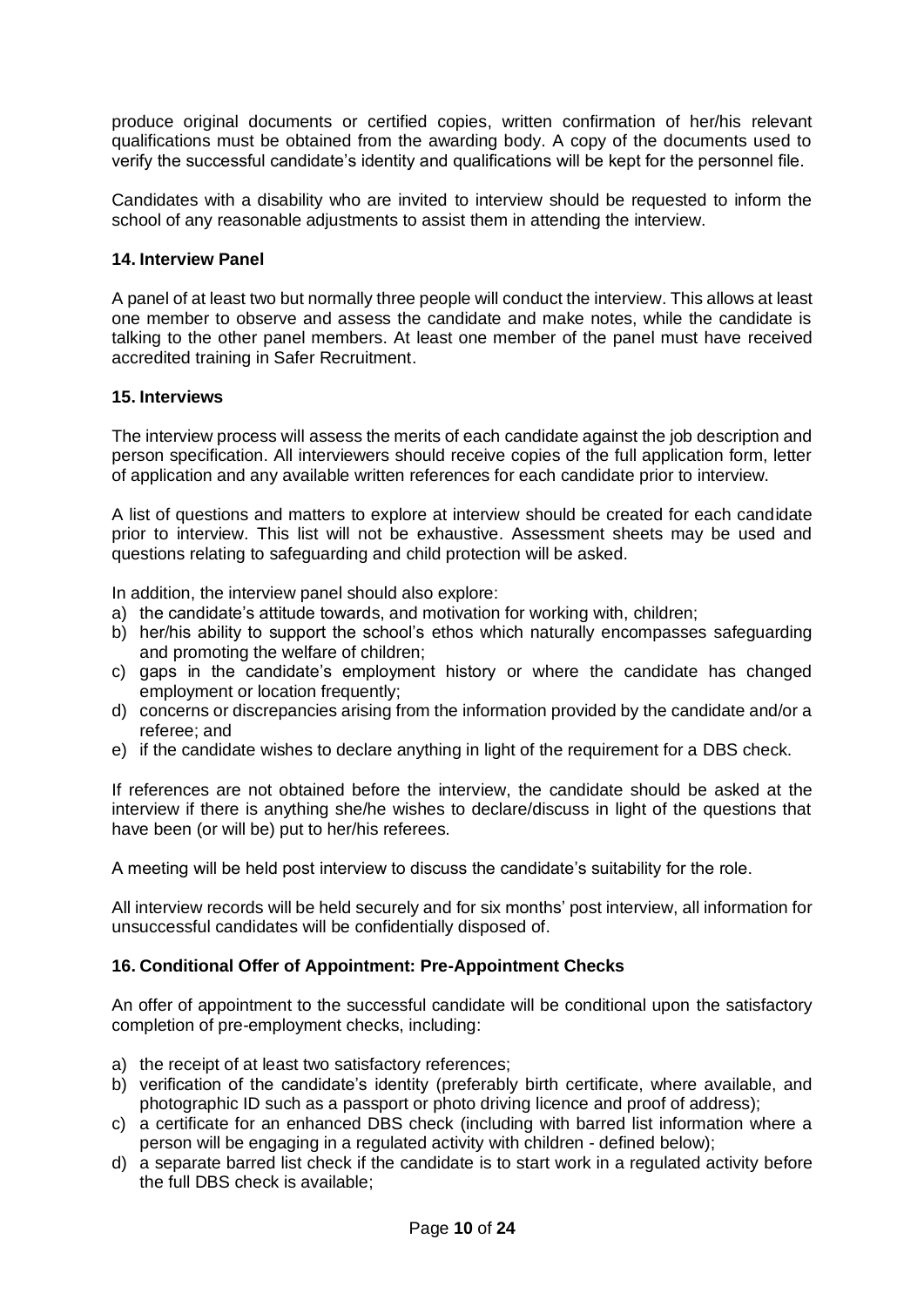- e) checking that a candidate applying for a teaching post is not subject to a prohibition order issued by the Secretary of State, or any direction, disqualification or restriction (using the Teacher Services' system), including the date on which such check was completed. The Foundation reserves the right to conduct this check for candidates applying for the role of teaching assistant, sports coach and other relevant posts, at its discretion;
- f) checking that a candidate applying for a management position is not subject to a section 128 direction prohibiting them from managing an independent school;
- g) where the individual has lived or worked outside the UK, checking that a candidate applying for a teaching position is not subject to a teaching restriction, prohibition or sanction within the European Economic Area (EEA);
- h) checking that a candidate applying to work in reception classes, or in wraparound care for children up to the age of 8, are not disqualified from working in these settings under the Childcare Disqualification Regulations 2018;
- i) verification of the candidate's medical (mental and physical) fitness to fulfil the role. A job applicant can be asked relevant questions about disability and health in order to establish whether they have the physical and mental capacity for the specific role. Each candidate will be asked to complete a medical questionnaire. The information contained in the questionnaire will then be held by the Foundation in strictest confidence. This information will be reviewed against the job description and the person specification for the particular role, together with details of any other physical or mental requirements of the role i.e. proposed workload, extra-curricular activities, layout of the school. External, professional medical advice may be sought if the Foundation considers it necessary in the circumstances. The Foundation is aware of its duties under the Equality Act 2010. No job offer will be withdrawn without first consulting with the candidate, considering medical evidence and considering reasonable adjustments;
- j) verification of professional qualifications, as appropriate;
- k) verification of the right to work in the UK, including EU nationals; and
- l) if the candidate has lived or worked outside the UK, consideration and completion of additional checks, as required (see below).
- m) Candidates will also be asked to confirm:
	- their National Insurance Number;
	- verification of professional status; and
	- successful completion of any statutory induction period.

#### <span id="page-10-0"></span>**17. Section 128 direction: prohibition from leadership and management of an independent school**

Further to paragraph 16(f) above, a "management position" is taken to include a role involving, or very likely to involve, management of a school in the Foundation include (but are not limited to): Heads, all staff on the senior leadership team (including non-teaching staff), teaching positions with departmental headship, trustees of the Foundation.

If an existing member of staff is promoted internally to a management position they will need to be checked to see whether they are subject to a section 128 direction.

A check for a section 128 direction can be carried out using the Teacher Services' system. Where the person will be engaging in regulated activity, a DBS barred list check will also identify any section 128 direction.

#### <span id="page-10-1"></span>**18. DBS Checks and the Update Service**

As a general rule, the Foundation will obtain the relevant DBS check for a new member of staff no more than 3 months before their agreed start date. The Foundation reserves the right to apply for a new DBS check regardless of whether a valid check is already in place for the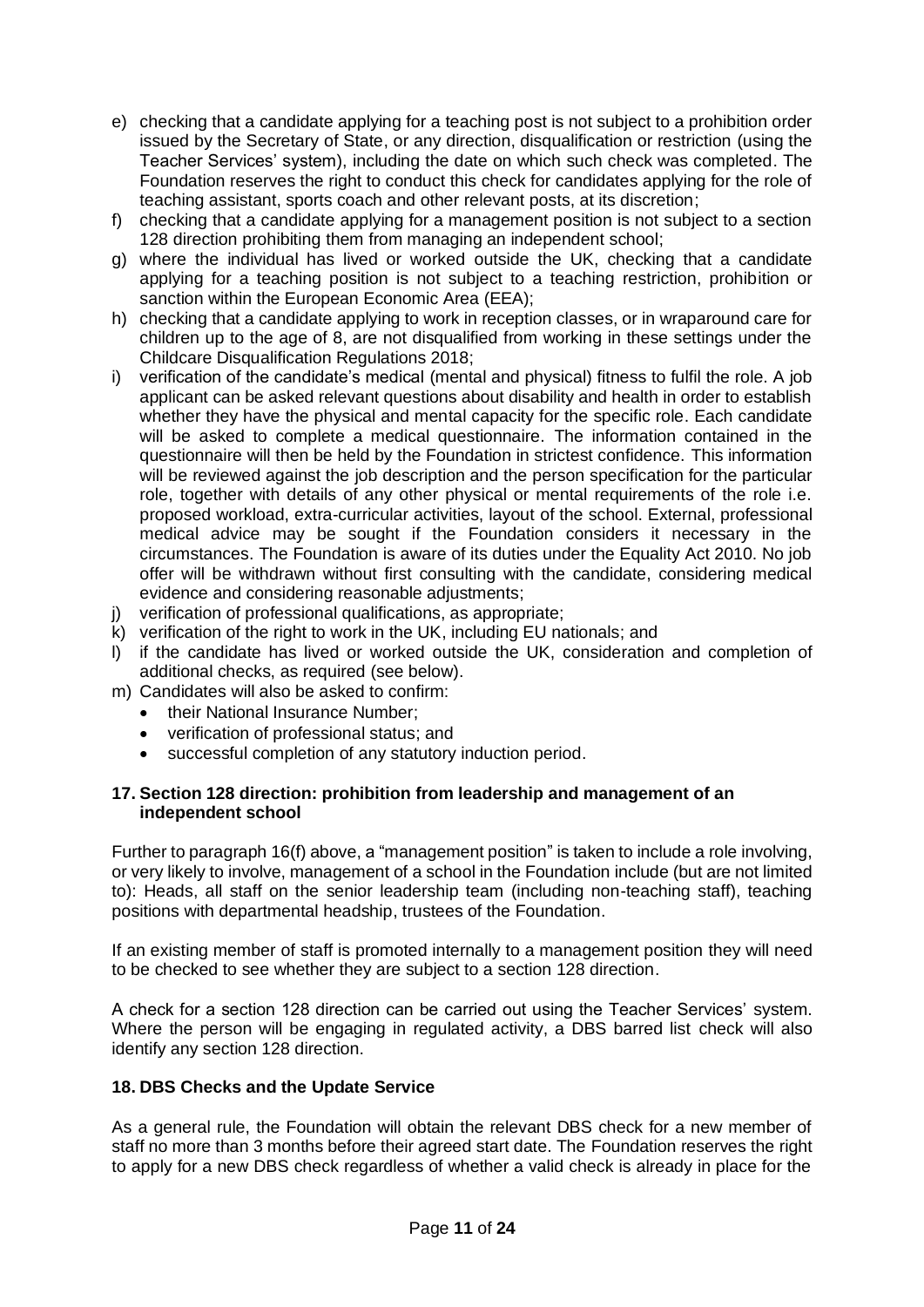applicant. If the candidate has subscribed to the electronic DBS Update Service and has given permission, the employer may undertake an online check.

Once the relevant DBS checks are complete, the DBS will send the DBS certificate to the candidate. The candidate must show the original DBS certificate to the Foundation before they take up the post or as soon as practicable afterwards.

The Foundation will compare any information disclosed on the certificate with any information shared by the applicant during the recruitment process. When assessing any disclosure information on a DBS certificate the Foundation will take into consideration the explanation from the applicant, including for example: the seriousness and relevance to the post applied for; how long ago the offence occurred; whether it was a one-off incident or a history of incidents; the circumstances around the incident; and whether the individual accepted responsibility for their actions. The Foundation will also consider the incident in the context of the Teachers' Standards and Teacher misconduct guidance, if the applicant is applying for a teaching post.

Where the Foundation allows an individual to start work in a regulated activity before the DBS certificate is available, the Foundation will ensure that the individual is supervised and that all other checks, including a barred list check and a risk assessment, have been completed.

# <span id="page-11-0"></span>**19. The Single Central Register (SCR)**

In addition to the various staff records kept in each school and in individual personnel files, a SCR of recruitment and vetting checks is maintained. The SCR will register whether the following checks have been carried out or certificates obtained, and the date on which each check was completed or certificate obtained for staff members (including teacher trainees on salaried routes):

- an identity check
- a barred list check, where required;
- an enhanced DBS check requested/certificate provided;
- a prohibition from teaching check;
- further checks on people who have lived or worked outside the UK;
- a check of professional qualifications, where required;
- a check to establish the person's right to work in the United Kingdom; and
- details of the section 128 checks undertaken for those in management positions.

The SCR also records:

- dates on which safeguarding and safer recruitment training was undertaken;
- the name of the person who carried out each check;
- whether relevant staff have been informed of their duty to disclose relevant information under the childcare disqualification arrangements.

For agency and third-party supply staff, the SCR will include whether written confirmation has been received that the employment business supplying the member of supply staff has carried out the relevant checks and obtained the appropriate certificates, the date this confirmation was received and whether details of any enhanced DBS certificate have been provided in respect of the member of staff.

This is kept up to date and retained by:

- a) the Recruitment Co-ordinator at Princethorpe;
- b) the School Secretary at Crackley Hall; and
- c) the Head's PA at Crescent.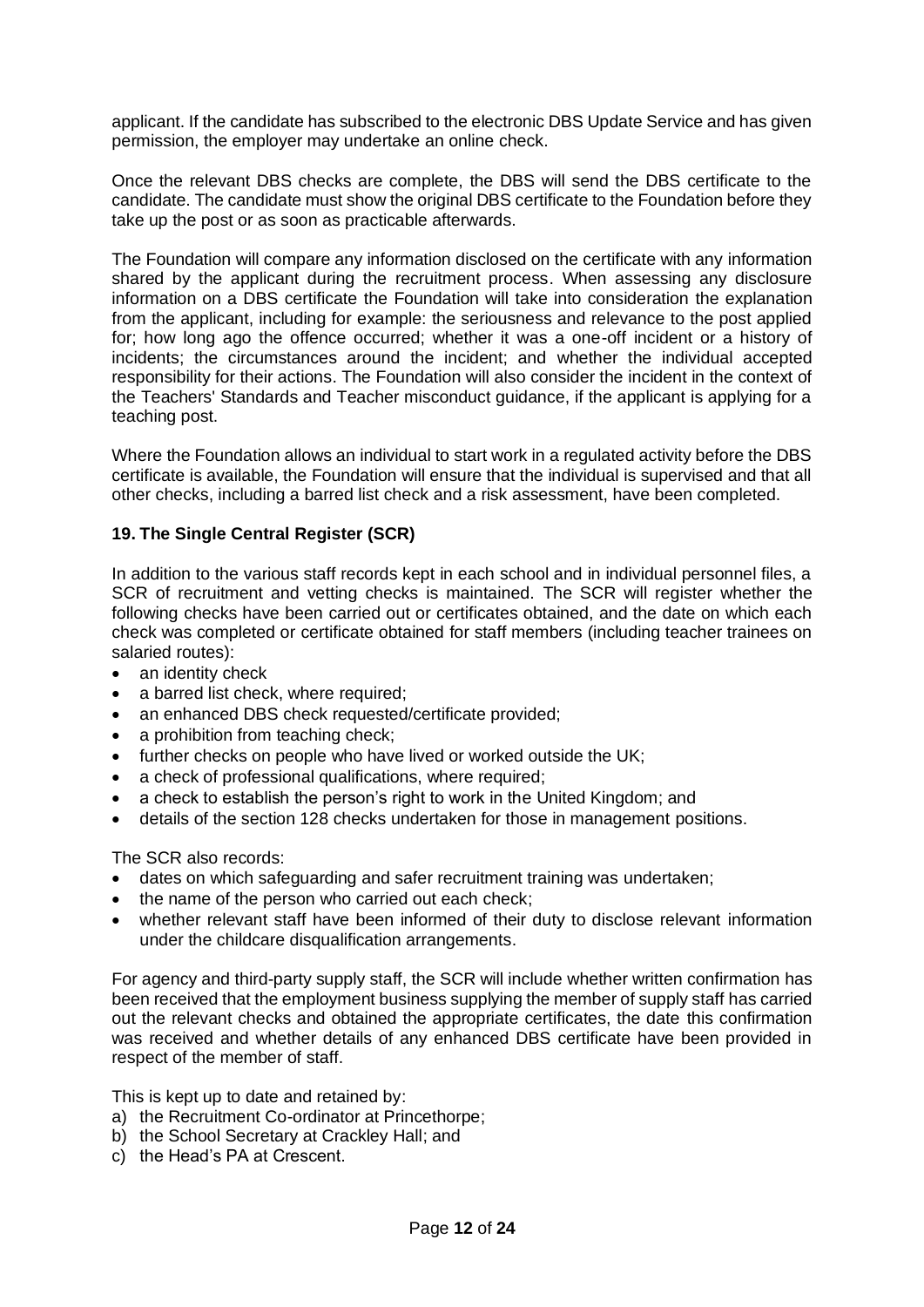The SCR records information on:

- all staff who are employed to work at the school (including agency and third-party supply staff, and teacher trainees on salaried routes);
- trustees of the Foundation:
- all others who have been chosen by the school to work in regular contact with children. This will cover volunteers, trustees of the Foundation who also work as volunteers within the school, and people brought into the school to provide additional teaching or instruction for pupils but who are not staff members, e.g. a specialist sports coach.

The Foundation does not have to keep copies of DBS certificates in order to fulfil the duty of maintaining this record. Where the Foundation does retain a copy, it will not be retained for longer than six months and will then be confidentially disposed of.

A copy of the other documents used to verify the successful candidate's identity, right to work and required qualifications will be kept on the personnel file.

All checks should be:

- a) made by checking original or certified copies only. Photocopies are not acceptable;
- b) confirmed in writing; and
- c) documented and retained on the personnel file.

Instances in which an enhanced DBS check may not be required include, if the candidate has in the last 3 months prior to their appointment worked in a school in England in a post:

- a) which brought them into regular contact with children
- b) in which the person was appointed on or after 12 May 2006 and which did not bring the person regularly into contact with children or young persons; or
- c) worked in a college in England in a position which involved the provision of education and regular caring for, training, supervision or being in sole charge of children or young people under the age of 18.

The Foundation reserves the right to request a DBS check in these circumstances if there is any cause for concern or to make sure that they are holding up to date information.

#### <span id="page-12-0"></span>**20. Regulated Activity**

The majority of appointments will be of staff who undertake what is referred to as "regulated activity".

Regulated activity includes:

- a) teaching, training, instructing, caring for (see (c) below) or supervising children if the person is unsupervised, or providing advice or guidance on well-being, or driving a vehicle only for children,
- b) work for a limited range of establishments (known as 'specified places', which include schools and colleges), with the opportunity for contact with children, but not including work done by supervised volunteers.

Work under (a) or (b) is regulated activity only if done regularly. See further paragraph 21.

Some activities are always regulated activities, regardless of their frequency or whether they are supervised or not. This includes relevant personal care, or health care provided by or provided under the supervision of a health care professional. Personal care includes helping a child, for reasons of age, illness or disability, with eating or drinking, or in connection with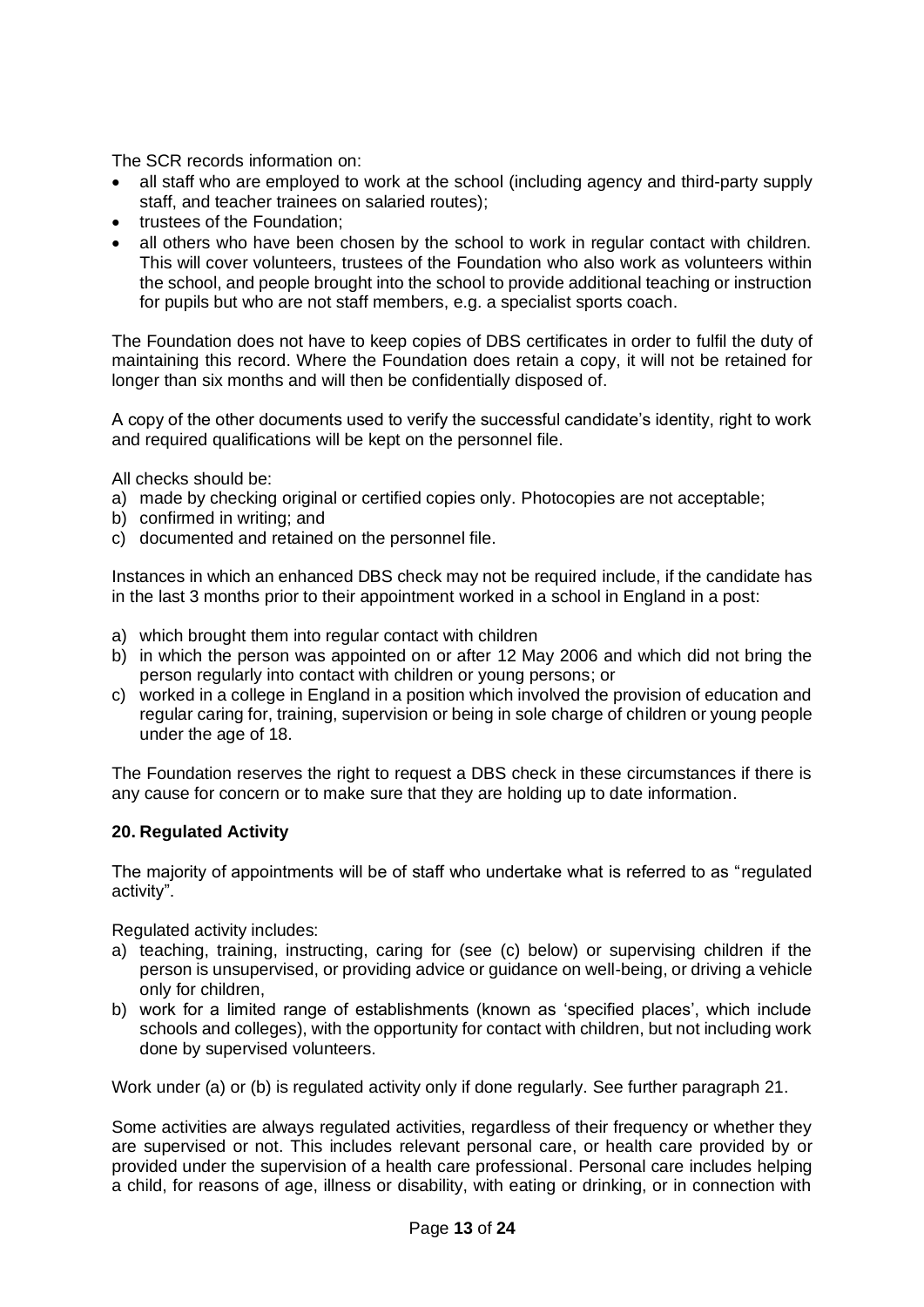toileting, washing, bathing and dressing. Health care means care for children provided by, or under the direction or supervision of, a regulated health care professional.

#### <span id="page-13-0"></span>**21. Regular Activity**

The activity will be regular if the activity is undertaken by the same individual or if the period condition is satisfied. The period condition is satisfied if the individual carrying out the activity does so as follows:

- a) once a week or more; or
- b) on four or more days in a 30-day period; and
- c) for the purposes of the work referred to at a) in paragraph 20, apart from driving a vehicle for children, it is also satisfied if it is done at any time between 2am and 6am and it gives the person the opportunity to have face to face contact with children.

#### <span id="page-13-1"></span>**22. Volunteers**

There will be people who offer their services to the Foundation and regarded as volunteers. The term "volunteer" is defined in the Police Act 1997 (Criminal Records) Regulations 2002, as 'any individual engaged in an activity which involves spending time, unpaid (except for travel and other approved out of pocket expenses), doing something which aims to benefit some third party and not a close relative'.

A volunteer cannot therefore:

- a) receive payment (except for travel or other approved out of pocket expenses); or
- b) be on a work placement; or
- c) be on a course that requires them to do this job role.

The Foundation may undertake a written risk assessment and use their professional judgment and experience when deciding what checks, if any, are required for volunteers. Usually all new appointments of volunteers will require the following checks:

- a) enhanced DBS (with barred list check if they are to be engaged in regulated activity);
- b) ID check;
- c) overseas check (as appropriate); and
- d) proof of the right to work in the UK.

For new volunteers undertaking regulated activity, the Foundation will obtain an enhanced DBS certificate with barred list check.

Under no circumstances will a volunteer in respect of whom no checks have been obtained be left unsupervised or allowed to work in regulated activity. Where an individual is supervised, to help determine the appropriate level of supervision, the Foundation will have regard to relevant statutory guidance.

For existing volunteers not in regulated activity there is no requirement to request an enhanced DBS check. However, the Foundation may choose to request one as they judge necessary but may not request a check of the barred list, as the DBS cannot provide barred list information on any person who is not in or seeking to enter in regulated activity.

Volunteers are required to complete an application form and will be interviewed by a senior member of staff who has received safer recruitment trained during the recruitment process. References will usually be taken up; however, this remains at the discretion of the Foundation and will depend on the voluntary vacancy available.

#### <span id="page-13-2"></span>**23. Supervised Volunteers**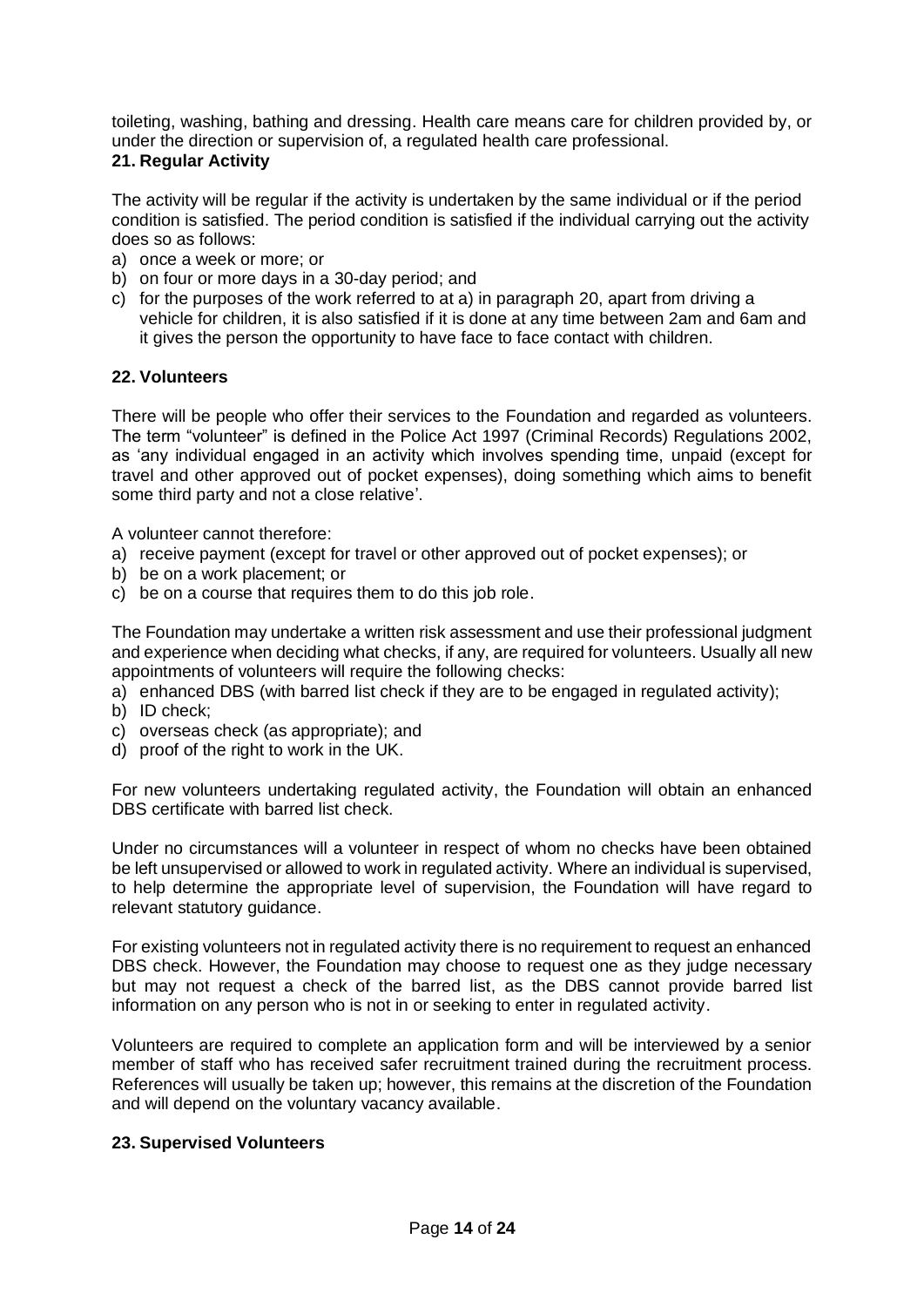Those people who assist the school as supervised volunteers may regularly teach or look after children but they are not considered to fall into the category of someone who is in regulated activity.

A DBS check is therefore not required and, in such situations, where individuals are acting as supervised volunteers, the Foundation will ensure:

- a) supervision is conducted by a person who is in regulated activity relating to children and has been through the full recruitment and checking process themselves;
- b) supervision is regular (on-going) and day to day; and
- c) the supervision is "reasonable in all the circumstances to ensure the protection of children".

# <span id="page-14-0"></span>**24. Reasonableness**

The decision relating to what is "reasonable" will be determined by the Head or Foundation Bursar or Designated Safeguarding Lead and will consider the following:

- a) the age of the children concerned;
- b) the number of children that he/she will be working with;
- c) whether or not there are other carers/adults helping to look after the children;
- d) the nature of his/her work or contact with children;
- e) the vulnerability of the child/ren;
- f) the experience of the person, and the checks that have been carried out; and
- g) the number of volunteers being supervised.

# <span id="page-14-1"></span>**25. Agency and Supply Staff**

The Foundation operates the same procedures and practices for the engagement of agency and third-party supply staff as listed above. The Foundation will obtain written confirmation that the business supplying the member of supply staff has carried out the relevant checks and obtained the appropriate certificates, the date this confirmation was received and whether details of any enhanced DBS certificate have been provided in respect of the member of staff.

Access to the check is usually only required where there is any matter or information contained in the DBS check. In such circumstances the Foundation will request a copy of the enhanced criminal record certificate before the person commences work at the school. Information disclosed as part of a DBS check will be treated as confidential. Where the position requires a children's barred list check, this will be obtained by the agency or third party by obtaining an enhanced DBS certificate with barred list information, prior to appointing the individual.

The Foundation will conduct an ID check to confirm that the person presenting themselves for work is the same person on whom the checks have been made.

The decision about suitability to appoint ultimately rests with The Foundation and a written agreement may be obtained from the agency that a disclosure must be shared with The Foundation in order for that decision to be made.

(Please see the *Safeguarding Policy & Procedures – Contractors & Agency Staff* policy for further details.)

#### <span id="page-14-2"></span>**26. Peripatetic Staff**

The Foundation operates the same procedures and practices for the engagement of peripatetic staff as listed above for employees of the Foundation. However, for the purposes of creating the record of checks for peripatetic staff (for music, sports etc.) the Foundation will carry out all necessary checks and ensure that the appropriate DBS requirements are fulfilled.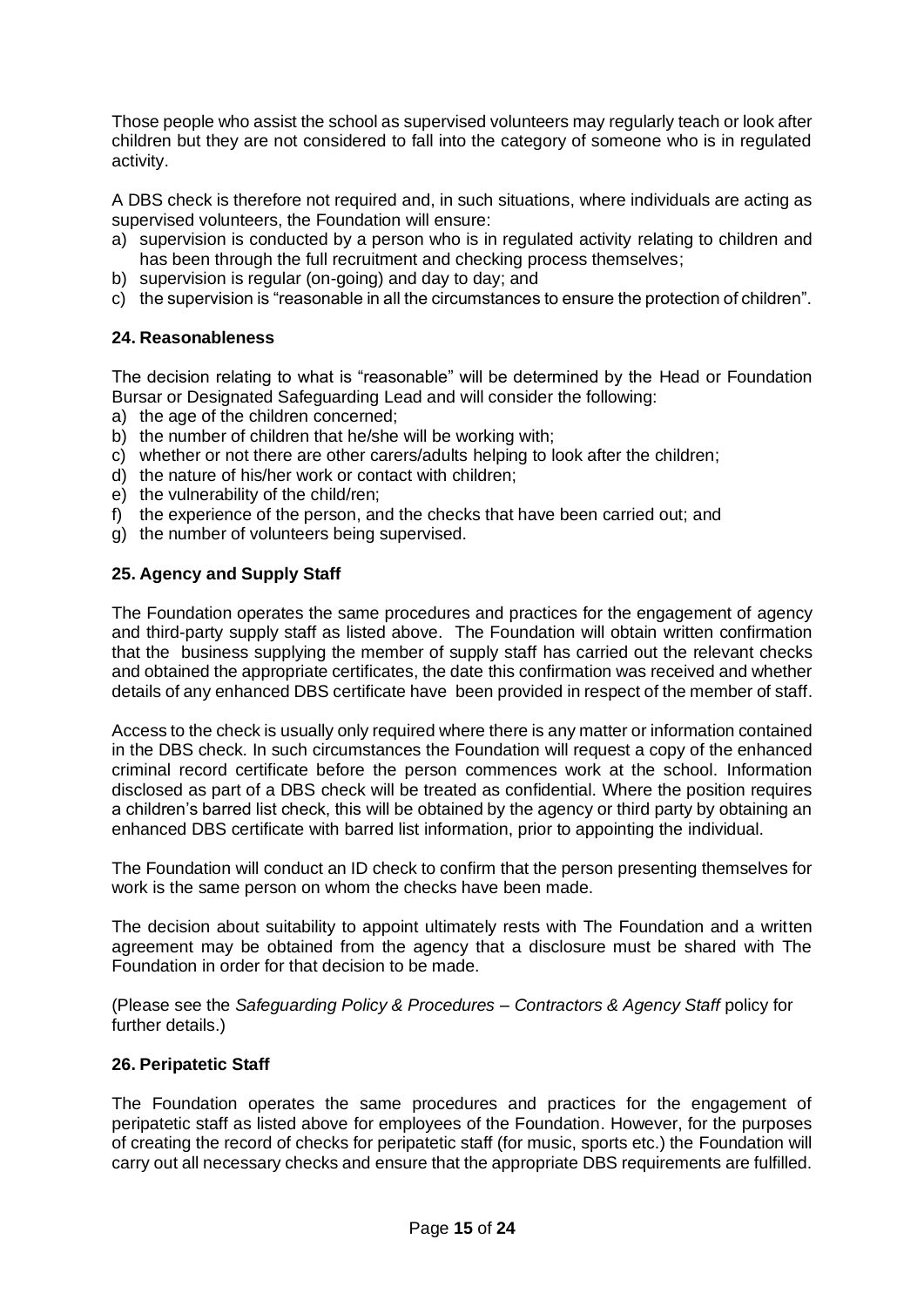# <span id="page-15-0"></span>**27. Contractors**

The Foundation has arrangements in place with contractors (including a written contract) to make sure that the contractor, or any employee of the contractor, working at the Foundation has been subject to the appropriate level of checks including DBS check, if any such check is required. Contractors engaging in regulated activity relating to children will require an enhanced DBS check. For all other contractors who are not engaging in regulated activity relating to children, but whose work provides them with an opportunity for regular contact with children, an enhanced DBS check (not including children's barred list information) will be required. In cases where the contractor does not have opportunity for regular contact with children, the Foundation will decide on whether a basic DBS disclosure would be appropriate.

Contractors and contractors' employees for whom an appropriate DBS check has not been undertaken should be supervised if they will have contact with children.

The Foundation will check the identity of contractors on arrival.

(Please see the *Safeguarding Policy & Procedures – Contractors & Agency Staff* policy for further details.)

#### **28. Visiting Professionals**

Visiting professionals, such as psychologists, nurses, dentists and other public sector staff should have been checked by their employing organisation. It is not necessary for the Foundation to see the DBS check, but the Foundation will need to obtain written confirmation that it and any other appropriate checks have been performed.

The Foundation will check the identity when the individual arrives.

The same rules apply to CCF instructors, sports referees and equivalent professionals supplied by a central body.

#### <span id="page-15-1"></span>**29. Visiting speakers and Visitors**

The Foundation has a duty to ensure that any visiting speakers whether invited by staff or by pupils to present to the school(s) are suitable speakers and are appropriately supervised.

Any requests for visiting speakers should be made to the Head of the School or Foundation Bursar and will be approved after appropriate consideration of the educational value of the content proposed, the age appropriateness of what will be delivered and any relevant safeguards that may be necessary in the circumstances to ensure the safety and welfare of pupils.

If speakers are invited to deliver a one-off presentation, they will be treated as visitors to the school and the usual procedure for visitors will apply: they should sign in at Reception and be appropriately accompanied during their visit.

If speakers are invited to appear on a more frequent basis, in each case, the Foundation will consider whether they will fall into the category of either: volunteer; supervised volunteer or contractor (please see the above requirements) and the appropriate safer recruitment checks will be undertaken.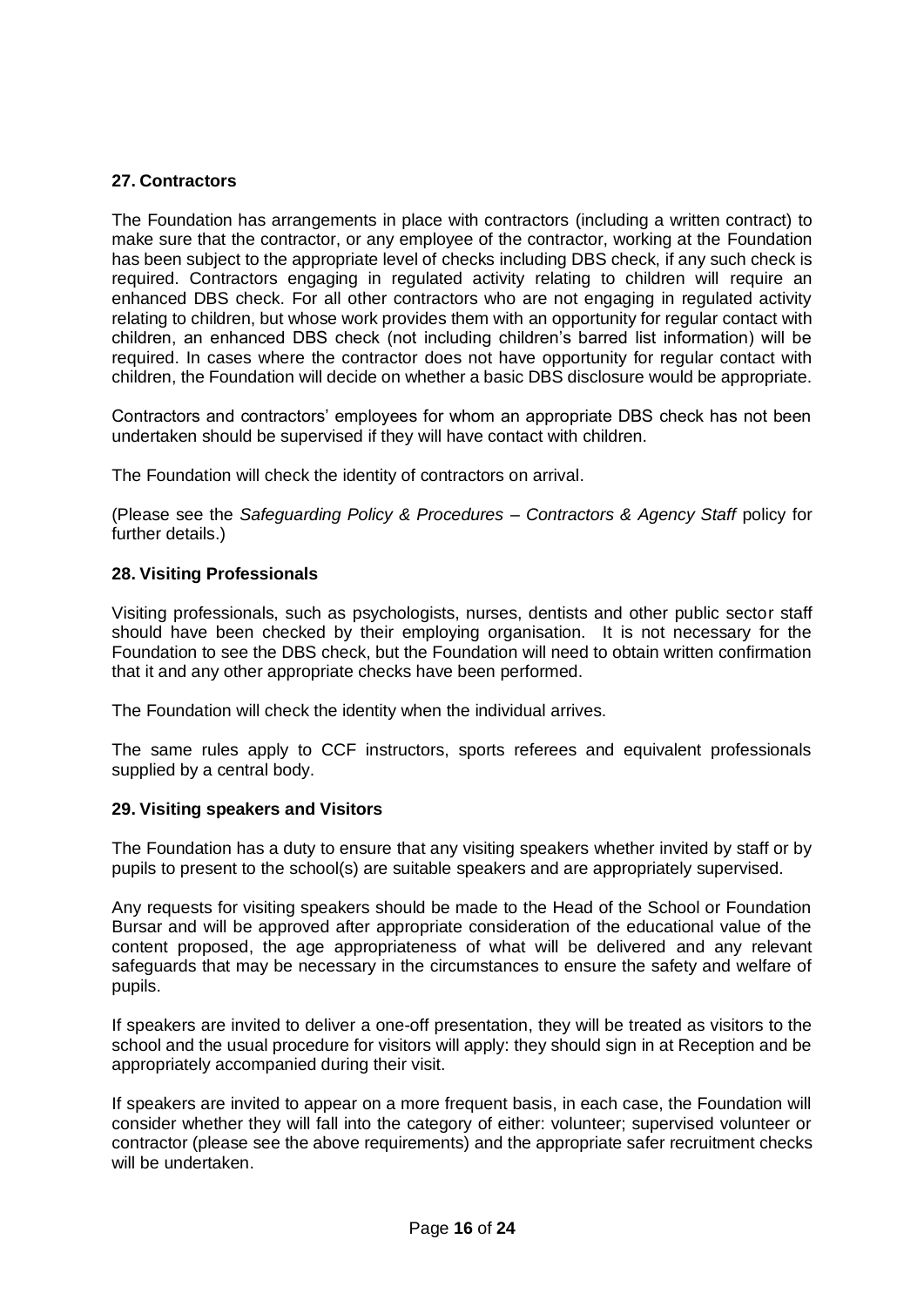# <span id="page-16-0"></span>**30. Foundation Trustees**

Before an individual becomes a Trustee of the Foundation, the Chair of Trustees will ensure that:

- an enhanced DBS check is carried out, and an enhanced DBS certificate obtained. In addition, a barred list check should be requested if the Trustee will be engaged in regulated activity;
- ID is confirmed before or as soon as reasonably practicable after, they take up the position;
- their right to work in the UK:
- they are not subject to s128 direction:
- such further checks as appropriate are undertaken (e.g. disqualification from childcare and prohibition from teaching checks); and
- such further checks as the Chair considers appropriate are carried out where, by reason of the individual's living or having lived overseas, obtaining an enhanced DBS check is not sufficient to establish an individual's suitability to work in a school.

For the appointment of the Chair, in addition to the above checks, if the individual lives or has lived outside of the UK and applying for an enhanced check is insufficient, such other checks as the Secretary of State considers appropriate will be conducted.

If a newly appointed Trustee will not be engaged in regulated activity, a barred list check may not be obtained via the DBS.

#### <span id="page-16-1"></span>**31. Work Experience Students**

Appropriate arrangements will be made when organising work experience placements to ensure that the work experience placement has policies and procedures are in place to protect children from harm.

Barred list checks by the DBS might be required on some people who supervise a child under the age of 16 on a work experience placement. The Foundation will consider the specific circumstances of the work experience, in particular the nature of the supervision and the frequency of the activity being supervised, to determine what, if any, checks are necessary. These considerations would include whether the person providing the teaching/training/instruction/supervision to the child will be:

- unsupervised themselves; and
- providing the teaching/training/instruction frequently (more than three days in a 30-day period, or overnight).

If the person working with the child is unsupervised and the same person is in frequent contact with the child, the work is likely to be regulated activity. If so, the Foundation can ask the employer providing the work experience to ensure that the person providing the instruction or training is not a barred person.

The Foundation is not able to request an enhanced DBS check with barred list information for staff supervising children aged 16 to 17 on work experience.

If the activity undertaken by the child on work experience takes place in a 'specified place', such as a school or college, and gives the opportunity for contact with children, this may itself be considered to be regulated activity. In these cases, and where the child is 16 years of age or over, the Foundation will consider whether a DBS enhanced check should be requested for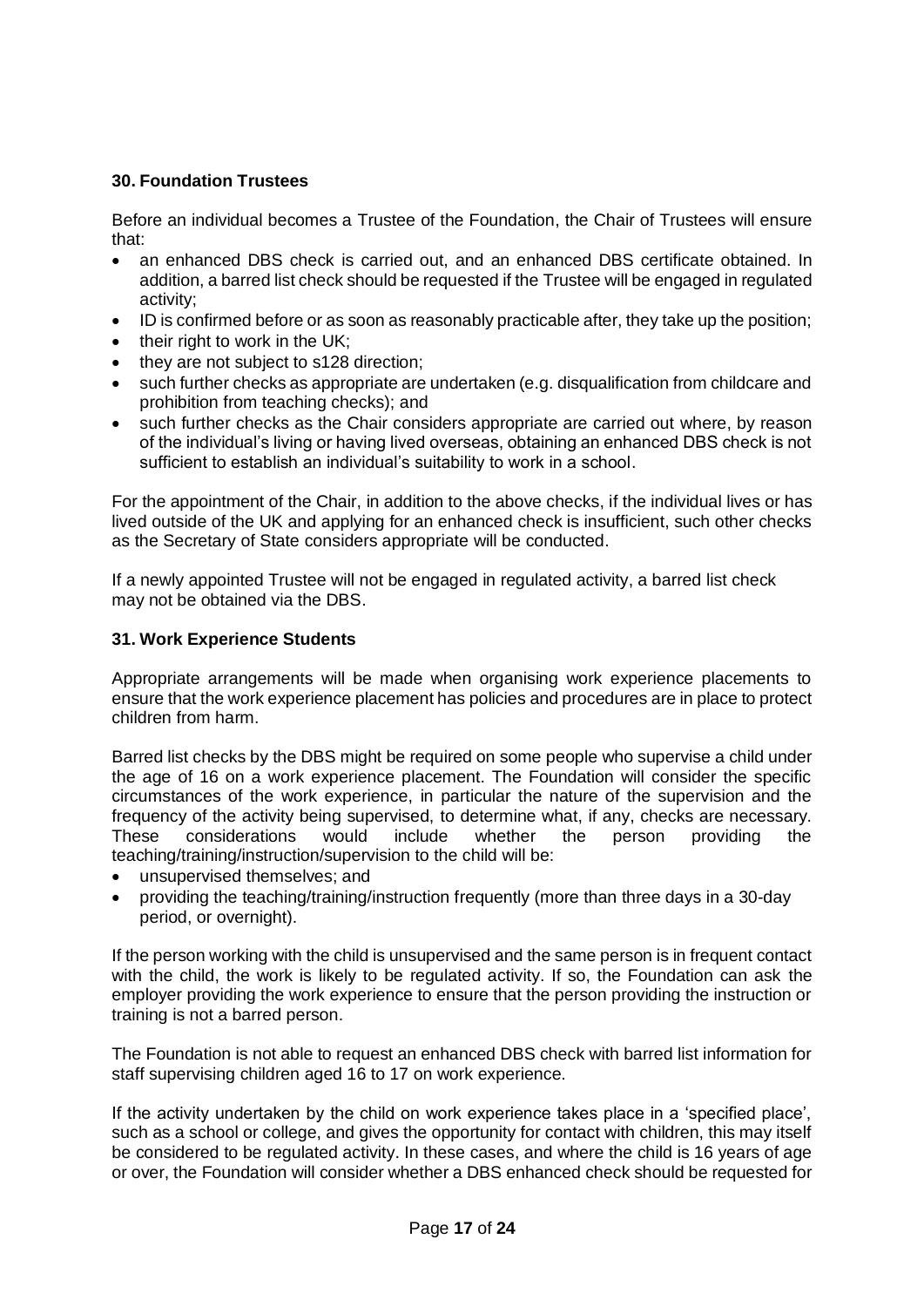the child/young person in question. DBS checks cannot be requested for children/young people under the age of 16.

# <span id="page-17-0"></span>**32. Host Families**

The Foundation may make arrangements for children to have learning experiences where, for short periods, the child may be provided with care and accommodation off-site by a host family to which they are not related. This might happen, for example, as part of a foreign exchange visit or sports tour. Such arrangements can have the potential to amount to "private fostering" under the Children Act 1989 or the Safeguarding Vulnerable Groups Act 2006, or both. A child is not privately fostered if the person caring for and accommodating them has done so for less than 28 days and does not intend to do so for longer.

Where private fostering arrangements may come to the attention of school staff through the normal course of their interaction, and promotion of learning activities, with children (and the Foundation is not involved in the arrangements), the Foundation will notify the local authority to check the arrangement is suitable and safe for the child.

Where the Foundation or third party has made the private fostering arrangement and has the power to terminate the arrangement, it is the regulated activity provider. Where the Foundation or third party is the regulated activity provider, it must request a DBS enhanced check (which will include barred list information) to help determine their suitability for the arrangement and notify the local authority as soon as possible after the arrangement has been made.

Where the parents make the host family arrangements themselves, this will be a private matter between the child's parents and the host parents and in these circumstances the Foundation or third party will not be the regulated activity provider.

When the Foundation arranges for pupils to stay with host families overseas, it will work with partner schools abroad to ensure that similar assurances are undertaken prior to a visit. The DBS cannot access criminal records held overseas and the Foundation will contact the foreign embassy or High Commission of the country in question to find out if similar checks can be undertaken in that country, if it is deemed necessary to do so.

# <span id="page-17-1"></span>**33. Checks on Overseas Staff**

Individuals who have lived or worked outside the UK will undergo the same checks as all other staff, as detailed at paragraph 19 above. This includes obtaining (via the applicant) an enhanced DBS certificate (including barred list information, for those who will be engaging in regulated activity) even if the individual has never been to the UK. In addition, the Foundation may make any further relevant checks on staff and volunteers from overseas so that events that occurred outside the UK can be considered.

These further checks could include, where available, criminal records checks for overseas applicants; obtaining a letter (via the applicant) from the professional regulating authority in the country (or countries) in which the applicant has worked confirming that they have not imposed any sanctions or restrictions, and or that they are aware of any reason why they may be unsuitable to teach.

Where this information is not available the Foundation may seek alternative methods of checking suitability and/or undertake a risk assessment that supports informed decision making on whether to proceed with the appointment.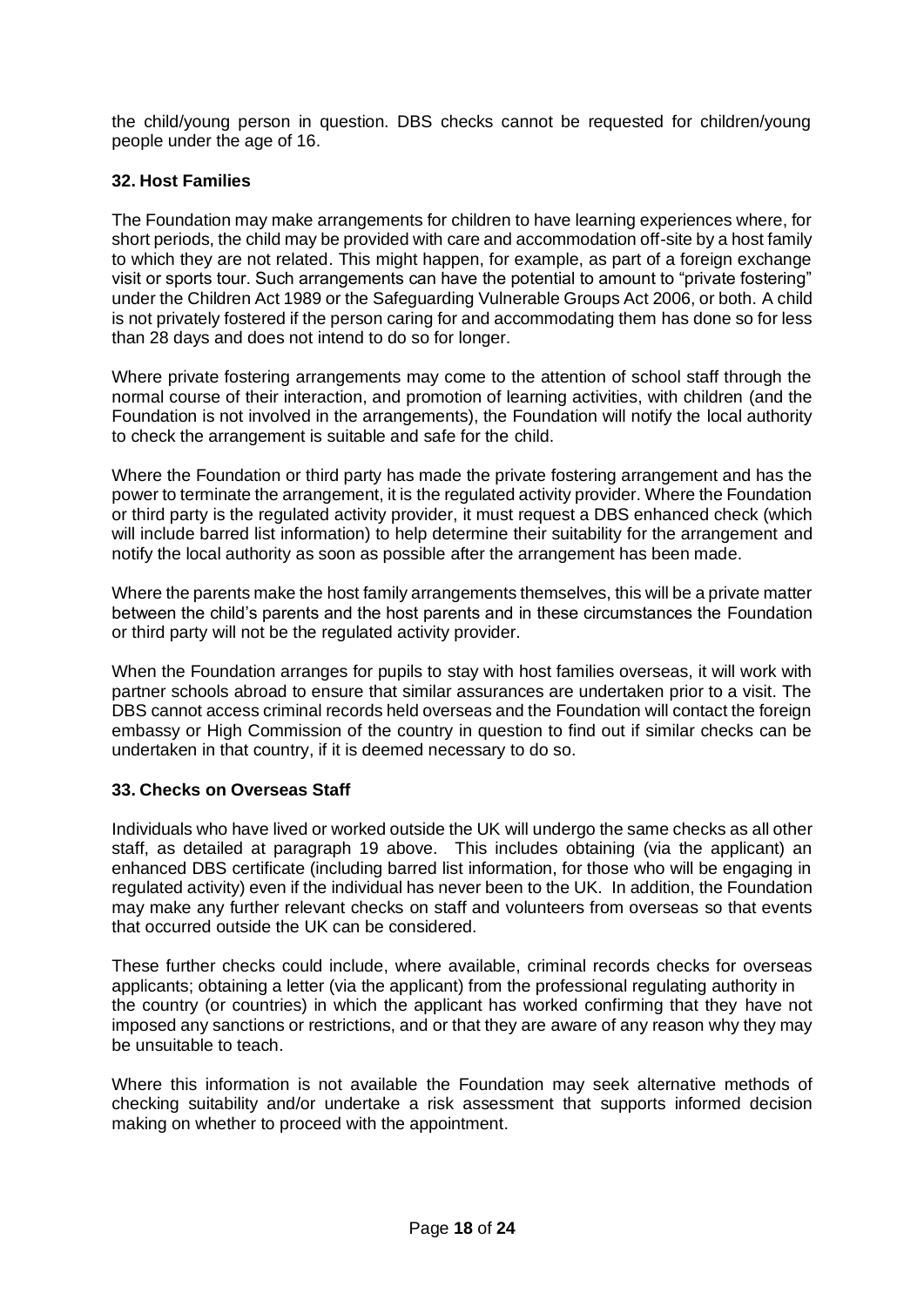Where a member of staff has travelled outside the United Kingdom for 6 months or more and/ or has visited a number of countries, for example on an extended holiday or gap year, then the Foundation will determine whether overseas police checks are required.

Where a member of staff has been employed in a school in the United Kingdom since working abroad and the school confirms in writing that appropriate overseas checks were carried out by that organisation, the Foundation is not required to make further overseas checks, but may still do so if considered appropriate.

The DBS does not have any involvement in applications to overseas authorities. Employers should also be aware that they may have to arrange for information returned from overseas authorities to be translated into English. In cases where a DBS check is not possible, particular care should be taken with the other required checks, including identity, qualifications and satisfactory references. It may also be appropriate to conduct a risk assessment and/ or arrange for the appropriate supervision of the successful candidate until the checks are available.

# <span id="page-18-0"></span>**34. Post Appointment Induction**

Candidates are required to confirm acceptance of their post in writing and commence work for an initial probationary period. A contract of employment should be signed within the first few weeks of employment, if not before.

There is an induction programme for all staff and volunteers newly appointed at The Foundation, regardless of previous experience.

The purpose of induction is to:

- a) provide training and information about The Foundation's ethos, policies and procedures;
- b) support individuals in a way that is appropriate for the role for which they have been engaged;
- c) confirm the conduct expected of staff within the school;
- d) provide opportunities for a new member of staff or volunteer to discuss any issues or concerns about their role or responsibilities; and,
- e) enable the person's line manager or mentor to recognise any concerns or issues about the person's ability or suitability at the outset and address them immediately.

The content and nature of the induction process may vary according to the role. The programme will include safeguarding and child protection training (including online safety) at the appropriate level and should include information and training regarding:

- a) policies and procedures, including: Safeguarding and Child Protection (which includes the Foundation's policy and procedures to deal with peer on peer abuse and children going missing from education), Staff Behaviour Policy/ Code of Conduct for Staff, photographic images, pupil Anti-bullying and Behaviour policies, Equal Opportunities, Physical intervention/restraint, Intimate care and Use of ICT policies;
- b) safer practice and the standards of conduct and behaviour expected of staff and pupils in the establishment;
- c) provision of a copy of part one (and where appropriate Annex A) of KCSIE;
- d) how and with whom any concerns about those issues should be raised (including the role and identity of the designated safeguarding lead and any deputies); and,
- e) other relevant personnel procedures, including: disciplinary, capability and whistle blowing.

Copies of the above policies will be provided to staff at induction.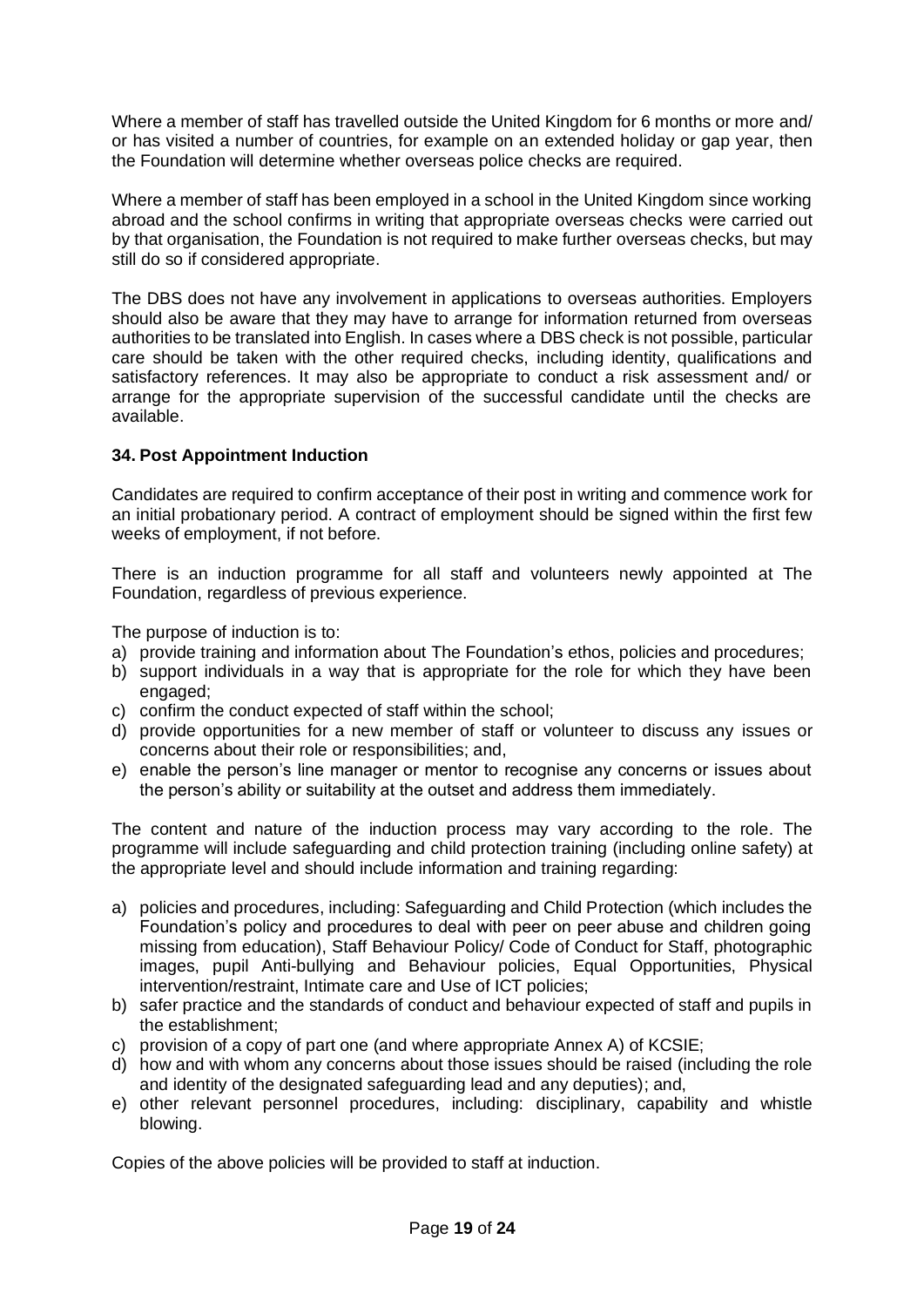If a pre-employment check or disclosure is delayed, it is at the Head's discretion as to whether a short period of work is allowed under controlled conditions. A satisfactory check of the barred list is required as a minimum and appropriate supervision arrangements should be put in place and reviewed every two weeks. A note should be kept of the measures put in place, the staff member informed and a note made in the SCR that interim arrangements are in place.

# <span id="page-19-0"></span>**35. Maintaining a Safer Culture**

The Foundation is committed to having processes in place for continuous vigilance, maintaining an environment that deters and prevents abuse and challenges inappropriate behaviour. It is important that all staff and volunteers at the Foundation have appropriate training and induction so that they understand their roles and responsibilities and are confident about carrying them out. Staff, pupils and parents should feel confident that they can raise issues or concerns about the safety or welfare of children and that they will be listened to and taken seriously. That can be achieved by maintaining an ethos of safeguarding and promoting the welfare of children and young people and protecting staff which is supported by:

- a) a clear written statement of the standards of behaviour and the boundaries of appropriate behaviour expected of staff and pupils that is understood and endorsed by all;
- b) appropriate induction and training;
- c) regular briefings and updates and discussion of relevant issues.

# <span id="page-19-1"></span>**36. Further checks and considerations**

If the Foundation has concerns about an existing staff member's suitability to work with children, or there has been a break in service of 12 weeks or more, all relevant checks should be carried out, as if the person were a new member of staff. Similarly, if a person working at The Foundation moves from a post that was not regulated activity, into work which is regulated activity, the relevant checks for the regulated activity must be carried out.

# <span id="page-19-2"></span>**37. EYFS**

The Foundation caters for children under the age of 3 at Little Crackers Nursery and must therefore obtain an enhanced DBS check for every person over 16 who:

- a) works directly with children;
- b) lives on the premises on which the childcare is provided; or
- c) works on the premises on which the childcare is provided (unless that work is not in the part of the premises where the childcare takes place, or it is not at times when the children are present).

The Foundation must not allow people whose suitability has not been checked to have any unsupervised contact with children being cared for. If a new member of staff starts work before the disclosure is available, the school must ensure that appropriate supervision is in place at all times and that all other checks (including barred list check) have been completed satisfactorily.

# <span id="page-19-3"></span>**38. Rehabilitation of Offenders**

All posts within the Foundation are exempt from the Rehabilitation of Offenders Act 1974. Applicants will be required to declare spent and unspent convictions, cautions and bind-overs that are not 'protected', and have an enhanced DBS check. Such disclosures will be considered as part of the short-listing process. If shortlisted the disclosures will become part of the interview process in order to allow the candidate the opportunity to discuss the matter. Such information will not necessarily bar a candidate from employment. If the candidate is not successful, then the information will not be retained and will be destroyed after six months.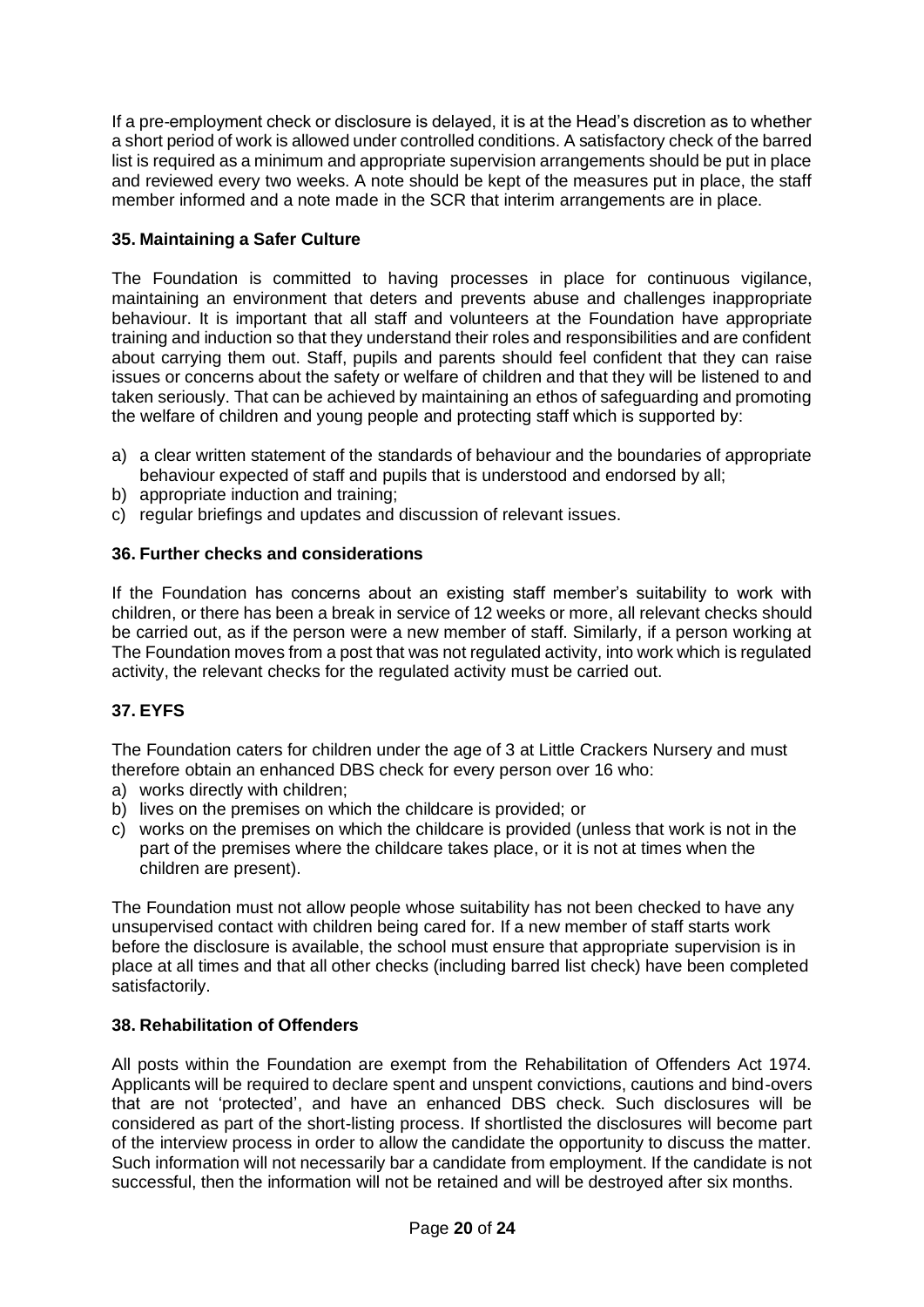The amendments to the Exceptions Order 1975 (2013 and 2020) provide that certain spent convictions and cautions are 'protected' and are not subject to disclosure to employers and cannot be taken into account.

All guidance and criteria on the filtering of these cautions and convictions can be found in the DBS filtering collection:

<https://www.gov.uk/government/publications/dbs-filtering-guidance/dbs-filtering-guide>

The DBS has published a Code of Practice with accompanying explanatory guide for information. The Foundation is committed to ensuring that it meets the requirements in relation to the processing, handling and security of Disclosure information.

# <span id="page-20-0"></span>**39. Monitoring and Reporting**

Monitoring of both the recruitment process and induction arrangements will allow for future recruitment practices to be better informed. It should cover: staff turnover and reasons for leaving; and attendance of new recruits at child protection training.

In cases where an allegation of misconduct is substantiated and the person is dismissed or the Foundation ceases to use the person's services, or the person resigns or otherwise ceases to provide his or her services, the Foundation will consider whether to refer the matter to the Teaching Regulation Agency (TRA) to consider prohibiting the individual from teaching.

The Foundation will make a referral to the DBS where they remove an individual from regulated activity (or would have removed an individual had they not left), and they believe the individual has:

- engaged in relevant conduct in relation to children and/or adults,
- satisfied the harm test in relation to children and/or vulnerable adults; or
- been cautioned or convicted of a relevant (automatic barring either with or without the right to make representations) offence.

Referrals should be made as soon as possible, when an individual is removed from regulated activity. This could include when an individual is suspended, redeployed to work that is not regulated activity, dismissed or when they have resigned. This referral will be made by the Head of the relevant school.

The Foundation will, through the Head of the relevant school, inform the ISI Safeguarding division of the same circumstances.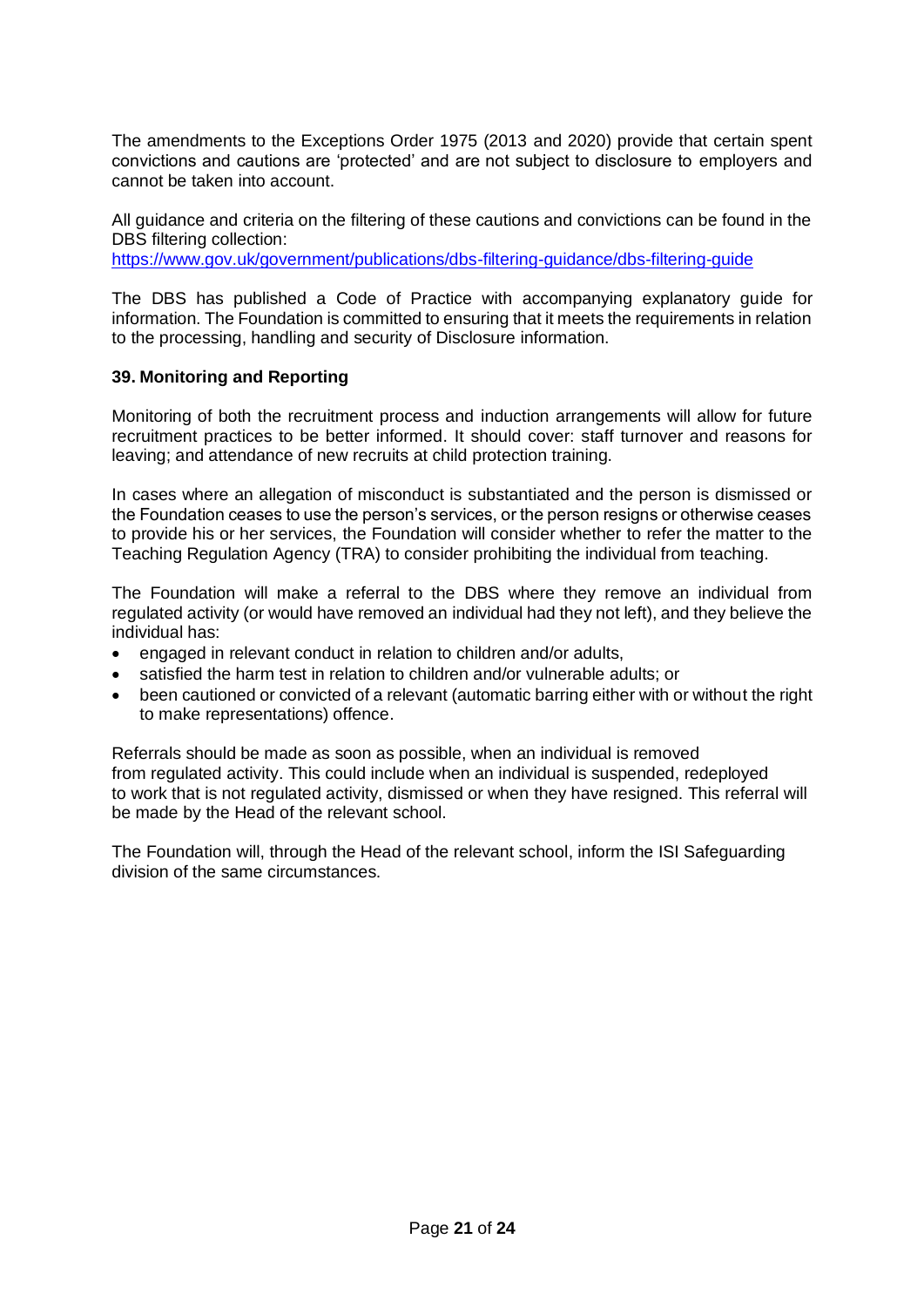# <span id="page-21-0"></span>**Appendix A - Recruitment of Ex-Offenders Policy**

This policy reflects the ethos and values contained in the Foundation's Equal Opportunities policy.

A copy of this policy can be given to DBS applicants at the outset of the recruitment process. As an organisation using the DBS checking service to assess applicants' suitability for positions of trust, the Foundation complies fully with the Code of Practice and undertakes to treat all applicants for positions fairly. It undertakes not to discriminate unfairly against any subject of a DBS check on the basis of a conviction or other information revealed.

The Foundation is committed to the fair treatment of its staff, potential staff or users of its services, regardless of race, gender, religion, sexual orientation, responsibilities for dependants, age, physical/mental disability or offending background.

We actively promote equality of opportunity for all with the right mix of talent, skills and potential and welcome applications from a wide range of candidates, including those with criminal records. We select all candidates for interview based on their skills, qualifications and experience. If an applicant has a criminal record, this will not automatically bar him/ her from employment with the school. Each case will be decided on its merits and in the event that information is disclosed by the applicant or revealed during the pre-employment checks process, a risk assessment will be undertaken in accordance with objective assessment criteria. Any risk assessment will be reviewed and signed by the Foundation Bursar and the Head before an offer of employment is made.

The objective assessment criteria may include, for example: whether the conviction is relevant to the position applied for; the seriousness of the matter revealed; the length of time since the offence occurred; whether the applicant has a pattern of offending behaviour; whether the circumstances have changed since the offending behaviour; the circumstances surrounding the offence and the explanation(s) offered by the applicant; any other relevant matter.

Under the Safeguarding Vulnerable Groups Act 2006 (SVGA 2006) employers engaged in Regulated Activities must not employ individuals who are barred from carrying out regulated activity by the DBS. Regulated Activities are certain specified activities which involve contact with children or vulnerable adults including teaching, training, care, supervision, advice or transport.

All application forms, job adverts and recruitment briefs will contain a statement that a DBS check will be requested in the event of the individual being offered the position and we encourage all applicants called for interview to provide details of their criminal record at an early stage in the application process. We request that this information is sent under separate, confidential cover, to The Foundation Bursar and we guarantee that this information will only be seen by those who need to see it as part of the recruitment process.

At interview, or in a separate discussion, we ensure that an open and measured discussion takes place on the subject of any offences or other matter that might be relevant to the position. Failure to reveal information that is directly relevant to the position sought could lead to withdrawal of an offer of employment.

It is unlawful for a school to employ anyone who is included on the barred lists maintained by the DBS or anyone who is the subject of a direction, disqualification, restriction or prohibition order.

It is a criminal offence for any person who is disqualified from working with children to attempt to apply for a position within the Foundation. If the Foundation receives an application from a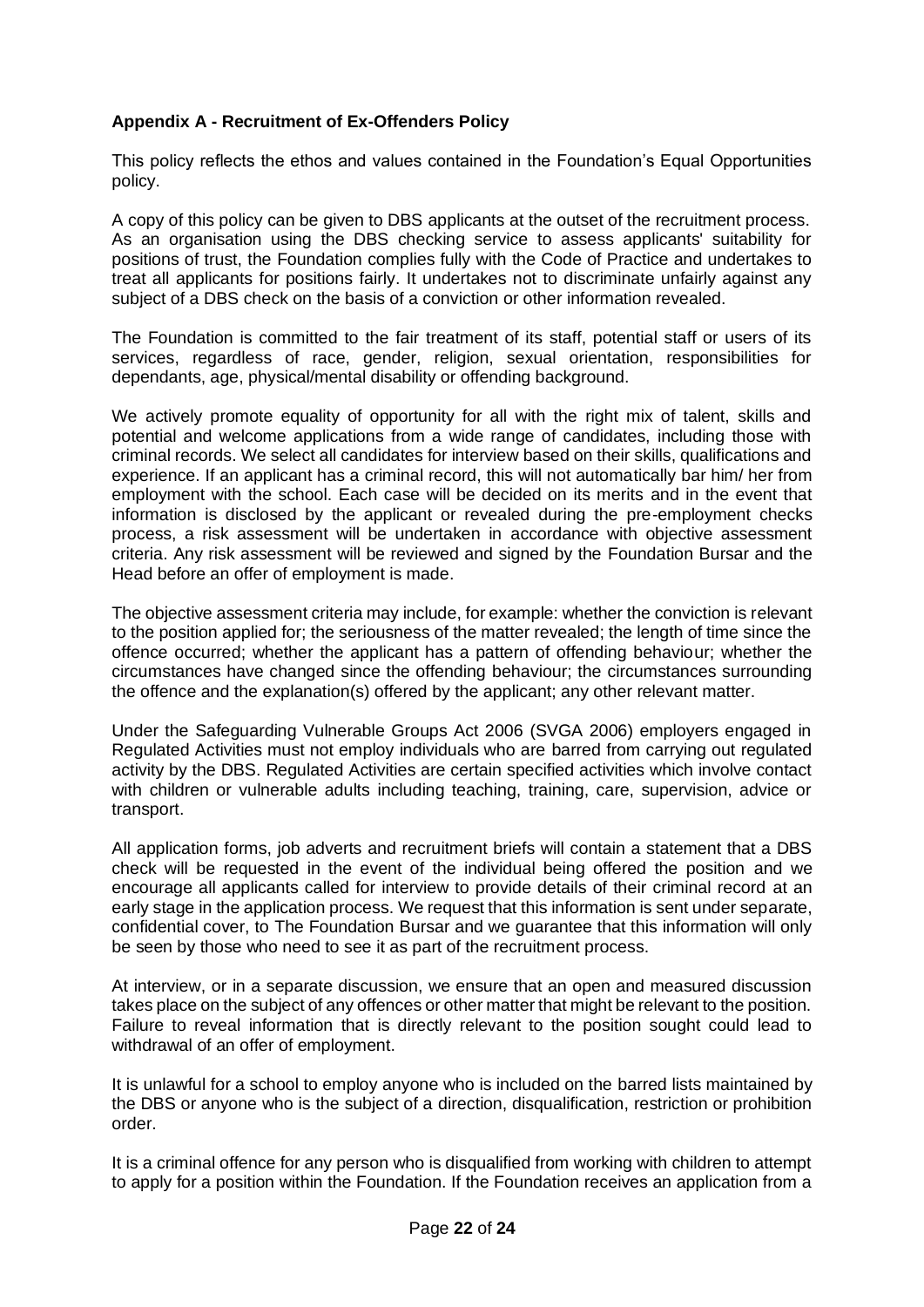disqualified person or is provided with false information, or in support of an applicant's application or the school has serious concerns about an applicant's suitability to work with children, it will report the matter to the police and/ or DBS, as appropriate.

We undertake to discuss any matter revealed in a DBS check with the person seeking the position before withdrawing a conditional offer of employment. If the post involves regular contact with children, it is the Foundation's normal policy to consider it a high risk to employ anyone who has been convicted of any of the following offences: murder; manslaughter; rape; other serious sexual offences; grievous bodily harm; or other serious acts of violence; serious class A drug related offences; robbery; burglary; theft; deception or fraud.

It is the Foundation's policy to observe the guidance issued or supported by the DBS on the use of disclosure information, although it is under no obligation to do so. The understands its duty to comply with the DBS Code of Practice and a copy will be made available on request: <https://www.gov.uk/government/publications/dbs-code-of-practice>

# <span id="page-22-0"></span>**Appendix B - Key guidance**

KCSIE 2021:

[https://assets.publishing.service.gov.uk/government/uploads/system/uploads/attachment\\_da](https://assets.publishing.service.gov.uk/government/uploads/system/uploads/attachment_data/file/1007260/Keeping_children_safe_in_education_2021.pdf) [ta/file/1007260/Keeping\\_children\\_safe\\_in\\_education\\_2021.pdf](https://assets.publishing.service.gov.uk/government/uploads/system/uploads/attachment_data/file/1007260/Keeping_children_safe_in_education_2021.pdf)